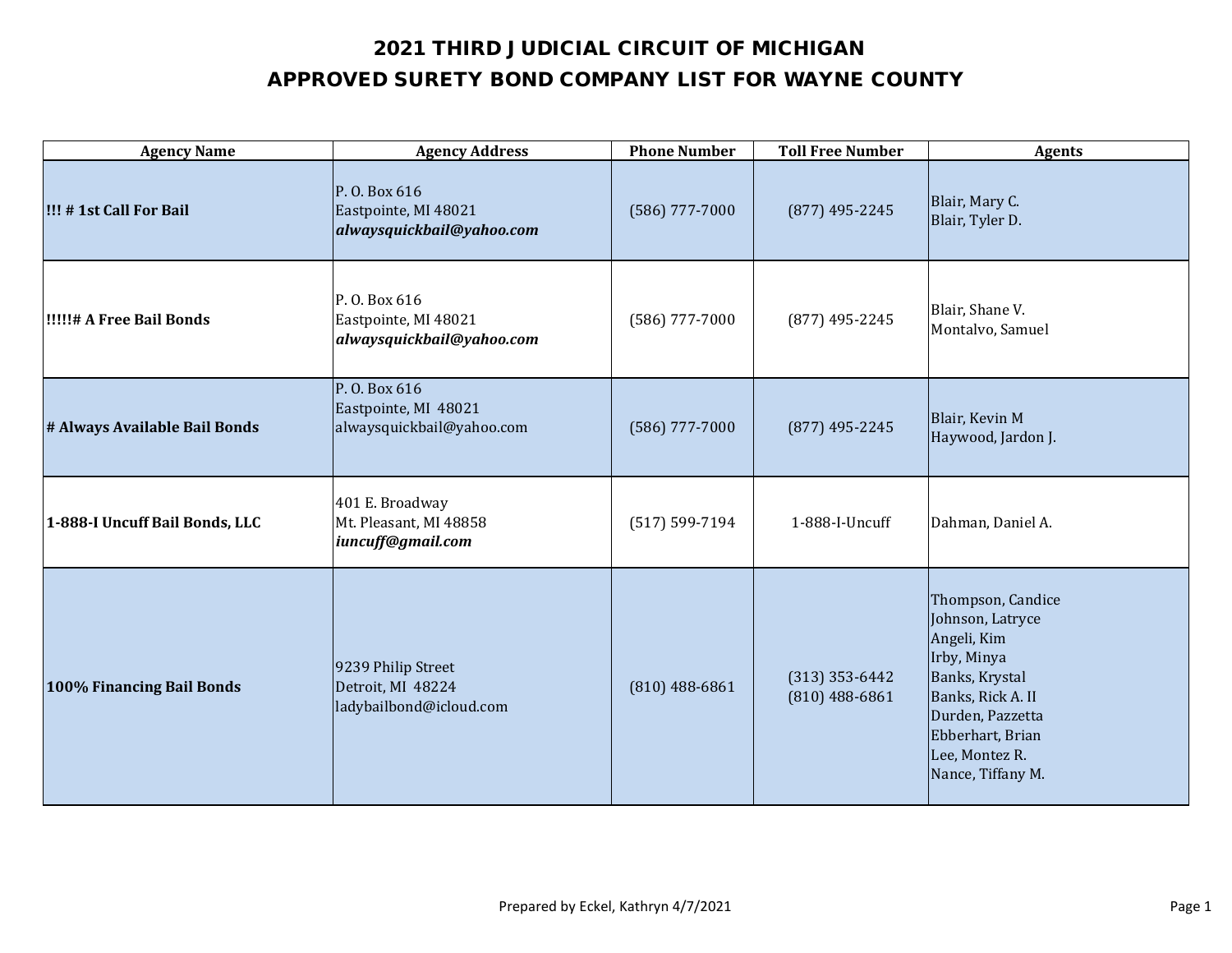| <b>Agency Name</b>      | <b>Agency Address</b>                                               | <b>Phone Number</b> | <b>Toll Free Number</b> | <b>Agents</b>                                                                                                                                                                                                                 |
|-------------------------|---------------------------------------------------------------------|---------------------|-------------------------|-------------------------------------------------------------------------------------------------------------------------------------------------------------------------------------------------------------------------------|
| 24/7 Bail Agency, Inc.  | P.O. Box 876<br>Mt. Clemens, MI 48036<br>247bailbondz@gmail.com     | $(313)$ 965-6000    | (866) 322-2245          | Doyle, Laura<br>Ferra, Thomas R.<br>Hall, Chad<br>Micoff, Joshua<br>Moore, Heather H.<br>Moore, Lindsay K.<br>Popa, Sandra K.<br>Rickert, Andrew<br>Roberts II, Christopher S.<br>Roberts, Michelle L.<br>Runyon, Kristine M. |
| 2A Speedy G Bail Bonds  | P.O. Box 493<br>Holt, MI 48842<br>contact@2aspeedygbailbonds.com    | $(517) 702 - 2663$  | $(586)$ 463-2245        | Carpenter, David B.<br>Brown, Dennie<br>Currin Timothy D.<br>Hummel, Cory J.<br>Jackson, Michael C.<br>Wright, John T.                                                                                                        |
| A 2nd Chance Bail Bonds | P. O. Box 575<br>Roseville, MI 48066<br>todd@2ndchancebailbonds.com | (586) 775-2222      | $(586)$ 463-1111        | Tyson, Todd R.                                                                                                                                                                                                                |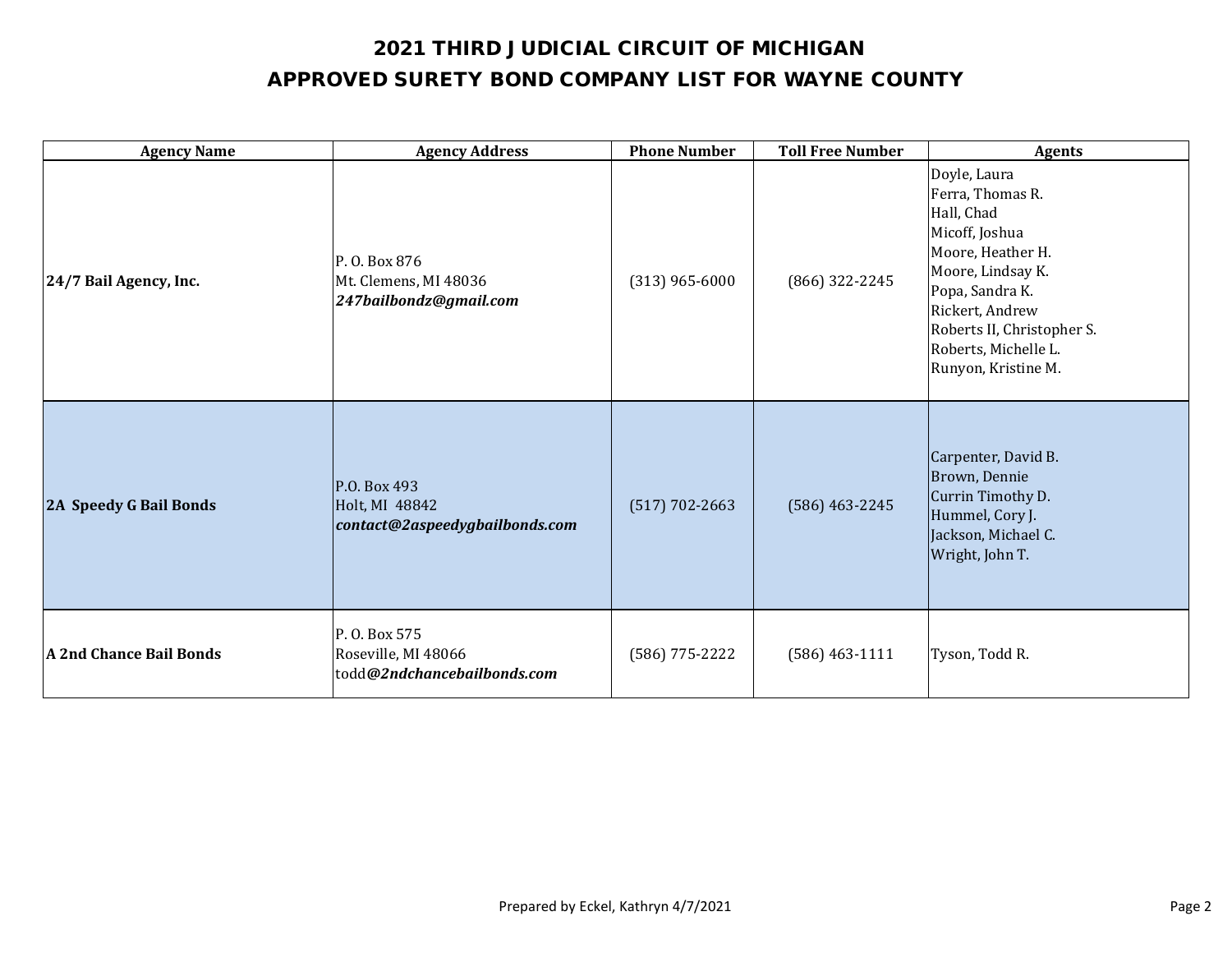| <b>Agency Name</b>                                                  | <b>Agency Address</b>                                                     | <b>Phone Number</b> | <b>Toll Free Number</b> | <b>Agents</b>                                                                                                                                                                                                         |
|---------------------------------------------------------------------|---------------------------------------------------------------------------|---------------------|-------------------------|-----------------------------------------------------------------------------------------------------------------------------------------------------------------------------------------------------------------------|
| A-1 Bail Bond Agency, Inc.                                          | 1419 S. Milford Road<br>Highland, MI 48357<br>a1bailbondsoffice@gmail.com | $(313)$ 965-8885    | (888) 777-9511          | Baird, Dawn M.<br>Bailey, Diamond I.<br>DeCamp, Angela L.<br>Haywood, Jardon J.<br>Kaznecki. Lori J.<br>Maddock, Matthew A.<br>Shull, Gordon<br>Vanderpuyl, Brooke L.<br>Wedding, Jennifer M.<br>Woodburn, Raymond M. |
| AAA Bail Bond Services of Michigan, Inc. Clinton Township, MI 48036 | 38530 Groesbeck Highway<br>dunn5701@gmail.com                             | $(586)$ 757-5001    | N/A                     | Dunn, Kim J.<br>O'Connor, Phyllis A.<br>O'Connor, David J.<br>Reiter, Zachary P.<br>Jason, Kyle L.<br>Woodburn, Raymond M.<br>Cadez, Daniel Jr.                                                                       |
| <b>AAA Liberty Bail Bonds</b>                                       | P.O. Box 180124<br>Utica, MI 48318<br>libertybonds@yahoo.com              | $(586) 855 - 7252$  | $(586) 855 - 7252$      | Kee, John A.<br>Hirvo, Douglas M.                                                                                                                                                                                     |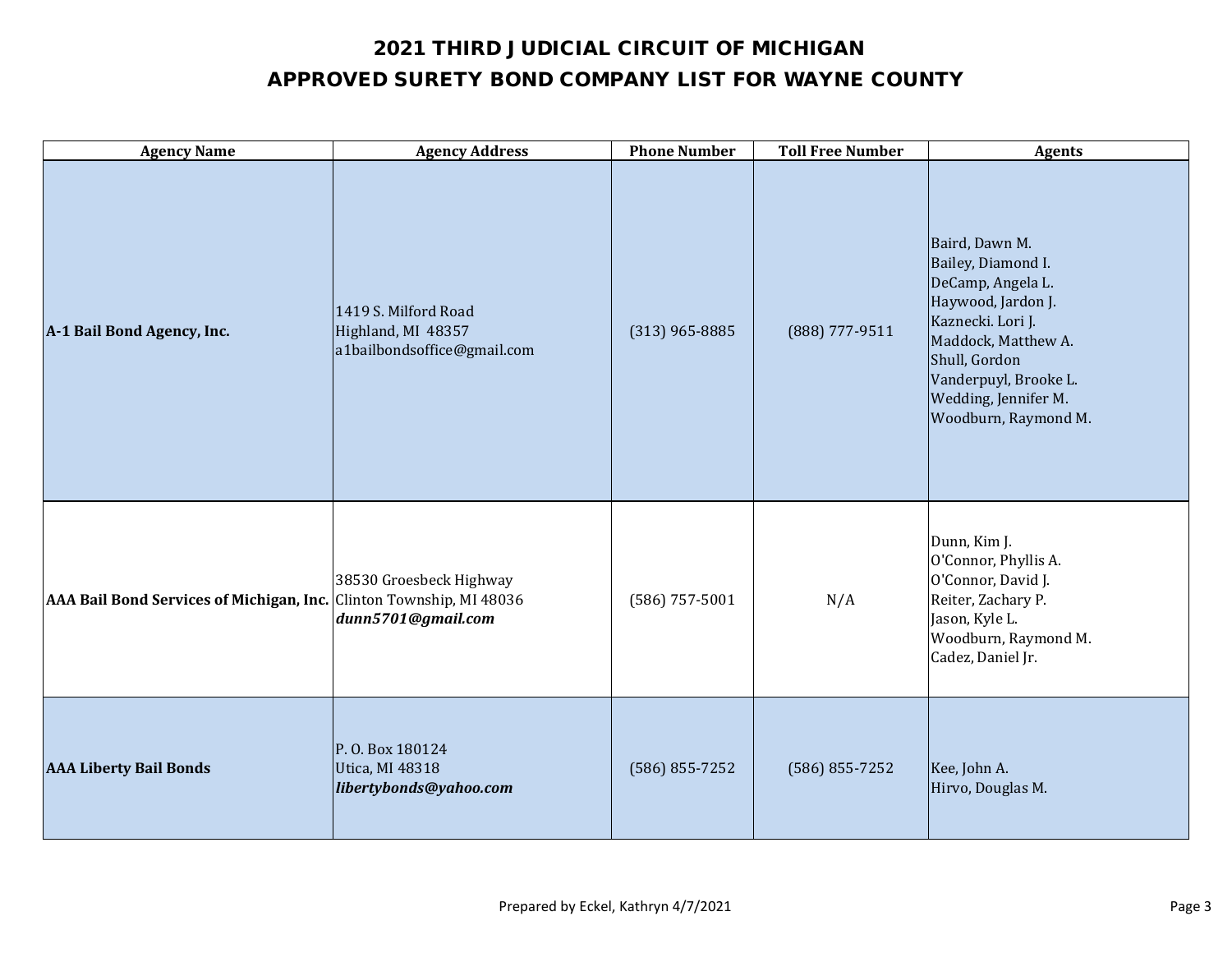| <b>Agency Name</b>             | <b>Agency Address</b>                                                                   | <b>Phone Number</b>                | <b>Toll Free Number</b>              | <b>Agents</b>                                                                                                                                                            |
|--------------------------------|-----------------------------------------------------------------------------------------|------------------------------------|--------------------------------------|--------------------------------------------------------------------------------------------------------------------------------------------------------------------------|
| <b>AAA Local Bail Bonds</b>    | 31133 Windsor Street<br>Westland, MI 48185<br>aaalocaldetroit@gmail.com                 | $(734) 787 - 6218$                 | N/A                                  | Clippert, Jonathan R.<br>Tansey, Patrick D.                                                                                                                              |
| <b>Action Bail Bonds 2</b>     | 43530 Elizabeth<br>Clinton Township, MI 48036<br>actionbailbonds2@gmail.com             | (586) 746-1022<br>$(586)$ 465-6006 | $(866)$ 309-2663                     | Myska, Donna M.<br>Thomas, Carrol<br>Sosnovske, Timothy D.                                                                                                               |
| <b>Anytime Bail Bonds</b>      | 38530 S. Grosebeck, Suite A<br>Clinton Township, MI 48036<br>jason@anytimebailbonds.com | $(586) 588 - 4443$                 | $(313)$ 980-2245<br>$(586)$ 770-7411 | Cadez, Daniel Jr.<br>Anderson, Jeffrey R.<br>Dunn, Kim<br>Jason, Kyle<br>O'Connor, David<br>O'Connor, Phyllis<br>Olarin, Matthew<br>Reiter, Zachary<br>Woodburn, Raymond |
| A-Plus Bail Bonds Agency, Inc. | 16250 Northland Drive, Suite 365<br>Southfield, MI 48075<br>ray@shears2.com             | $(248)$ 395-6315                   | N/A                                  | Booth, Raymond<br>Adams, Phillip A. Jr.                                                                                                                                  |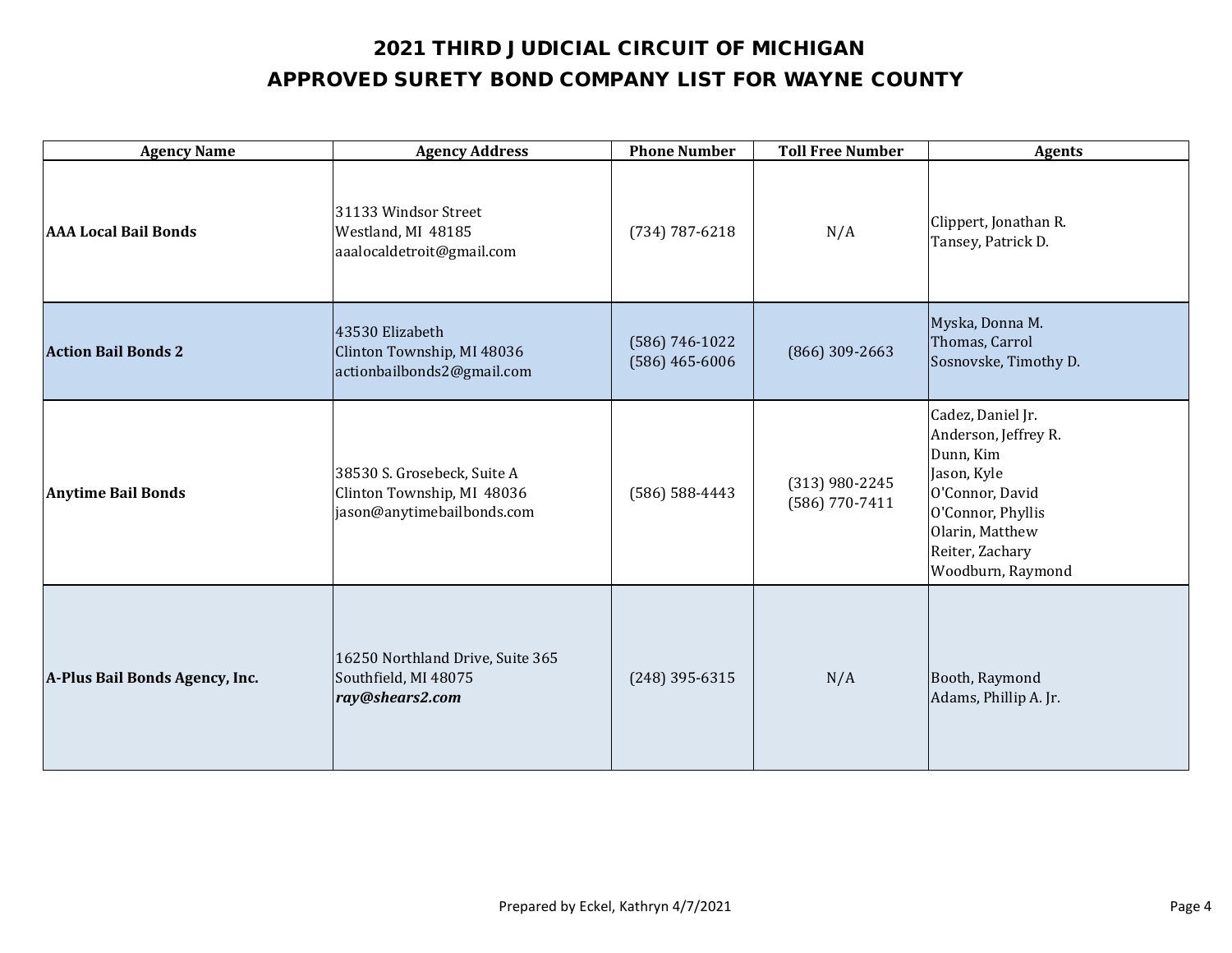| <b>Agency Name</b>                                        | <b>Agency Address</b>                                                                       | <b>Phone Number</b> | <b>Toll Free Number</b>            | <b>Agents</b>                                                                                                             |
|-----------------------------------------------------------|---------------------------------------------------------------------------------------------|---------------------|------------------------------------|---------------------------------------------------------------------------------------------------------------------------|
| <b>Bad Boys Bail Bonds</b>                                | 29 Pearl St. NW Suite 108<br>Grand Rapids, MI 49503<br>tommydbadboys@aol.com                | $(231) 728 - 8400$  | 866-728-6400                       | Cassiday, Melissa<br>DePung, Francena A.<br>DePung, Ronald L.<br>DePung, Thomas A.<br>DePung, Tyler T.                    |
| <b>Bail Bonds Services, Inc.</b>                          | 38530 S. Grosebeck, Suite B<br>Clinton Township, MI 48036<br>bailbondsservicesinc@gmail.com | $(313) 636 - 5936$  | $(877)$ 968-4637                   | Cadez, Jr., Daniel<br>Woodburn, Raymond Michael<br>Jason, Kyle<br>Reiter, Zachary<br>O'Connor, Phyllis<br>O'Connor, David |
| <b>Bail My Tail Bond Agency of Michigan</b><br><b>LLC</b> | 1027 Church Street<br>Flint, MI 48502-1011<br>gene@bailmytail.com                           | (877) 869-8245      | $(313)$ 345-9255<br>(844) 999-2245 | Butler, Eugene H. Jr.<br>Chalcraft, Tracy<br>Hancock-Kalbfleisch, Barbee Jo<br>Kalbfleisch, Jack Jr.<br>Hoskins, Brianna  |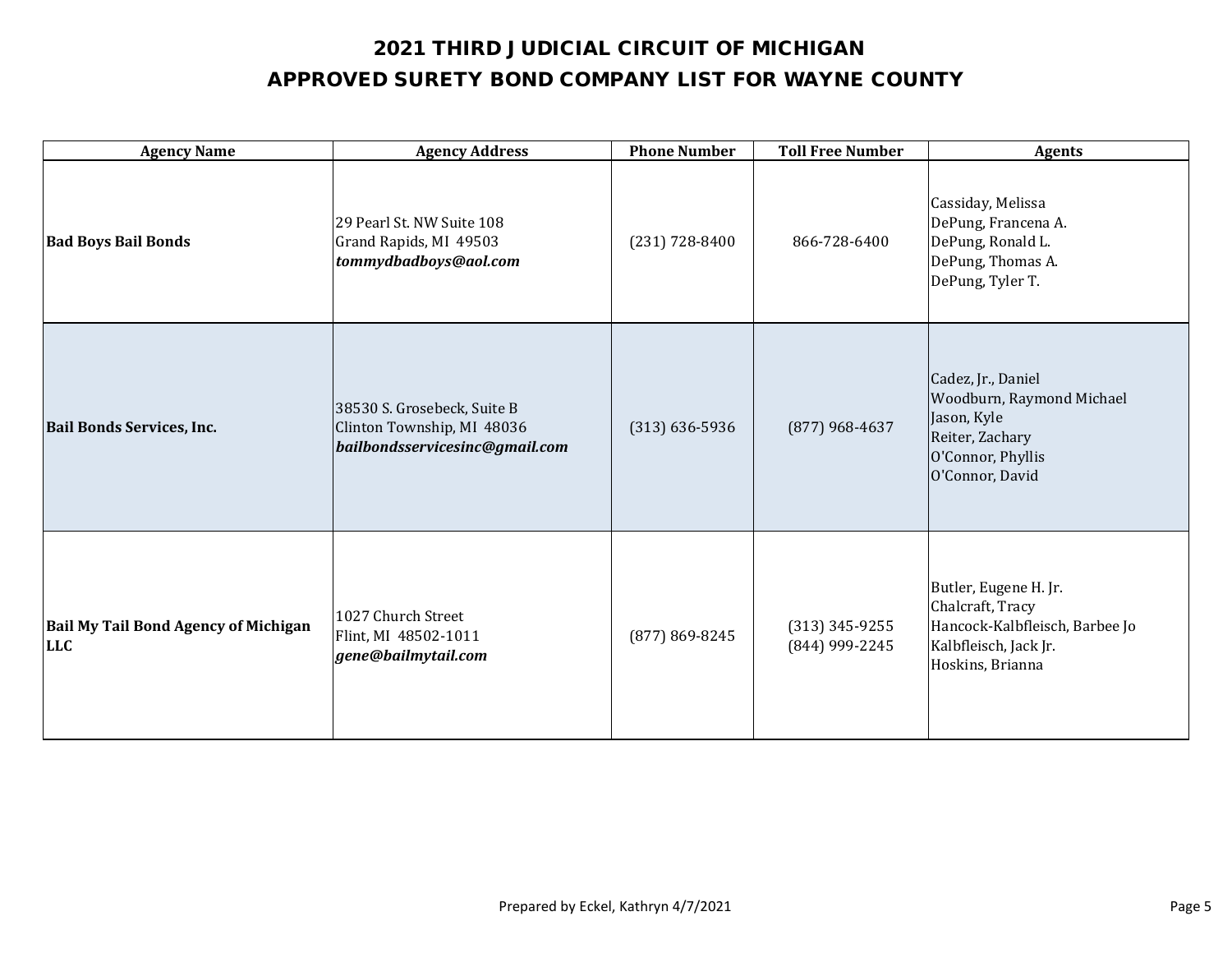| <b>Agency Name</b>              | <b>Agency Address</b>                                                           | <b>Phone Number</b> | <b>Toll Free Number</b> | <b>Agents</b>                                                                                                                                                                                                                             |
|---------------------------------|---------------------------------------------------------------------------------|---------------------|-------------------------|-------------------------------------------------------------------------------------------------------------------------------------------------------------------------------------------------------------------------------------------|
| <b>Banks Bail Bonds</b>         | 7300 W. 7 Mile<br>Detroit, MI 48221<br>www.BanksBailBond.com                    | (810) 987-7909      | $(866) 740 - 2663$      | Banks, Krystal L.<br>Angeli, Kim S.<br>Banks, Rick A. II<br>Durden, Pazzetta R.<br>Ebberhart, Brian<br>Johnson, Latryce D.<br>Irby, Minya K.<br>Lee, Montez R.<br>Nance, Tiffany M<br>Thompson, Candice A.                                |
| Big Rob's Bail Bond Agency, LLC | 44462 Bayview Ave. #16305<br>Clinton Township, MI 48038<br>bondpic313@yahoo.com | $(248)$ 795-4164    | $(313) 588 - 1070$      | Lefevere, Robert K.                                                                                                                                                                                                                       |
| <b>Bond Out Bail Bonds</b>      | 5518 Allen Road<br>Allen Park, MI 48101<br>office@waynecountybonds.com          | $(313)$ 266-3688    | 734-789-3000            | Dantzler, Yangja<br>Gay, Glen W.<br>Gay, Katherine R.<br>Hancock-Kalbfleisch, Barbee J.<br>Hoskins, Brianna M.<br>Salter, Gregory<br>Scheitz, Todd A.<br>Schuck, Denise A.<br>Schuck, Philip J.<br>Shull, Gordon A.<br>Snyder, Karrine M. |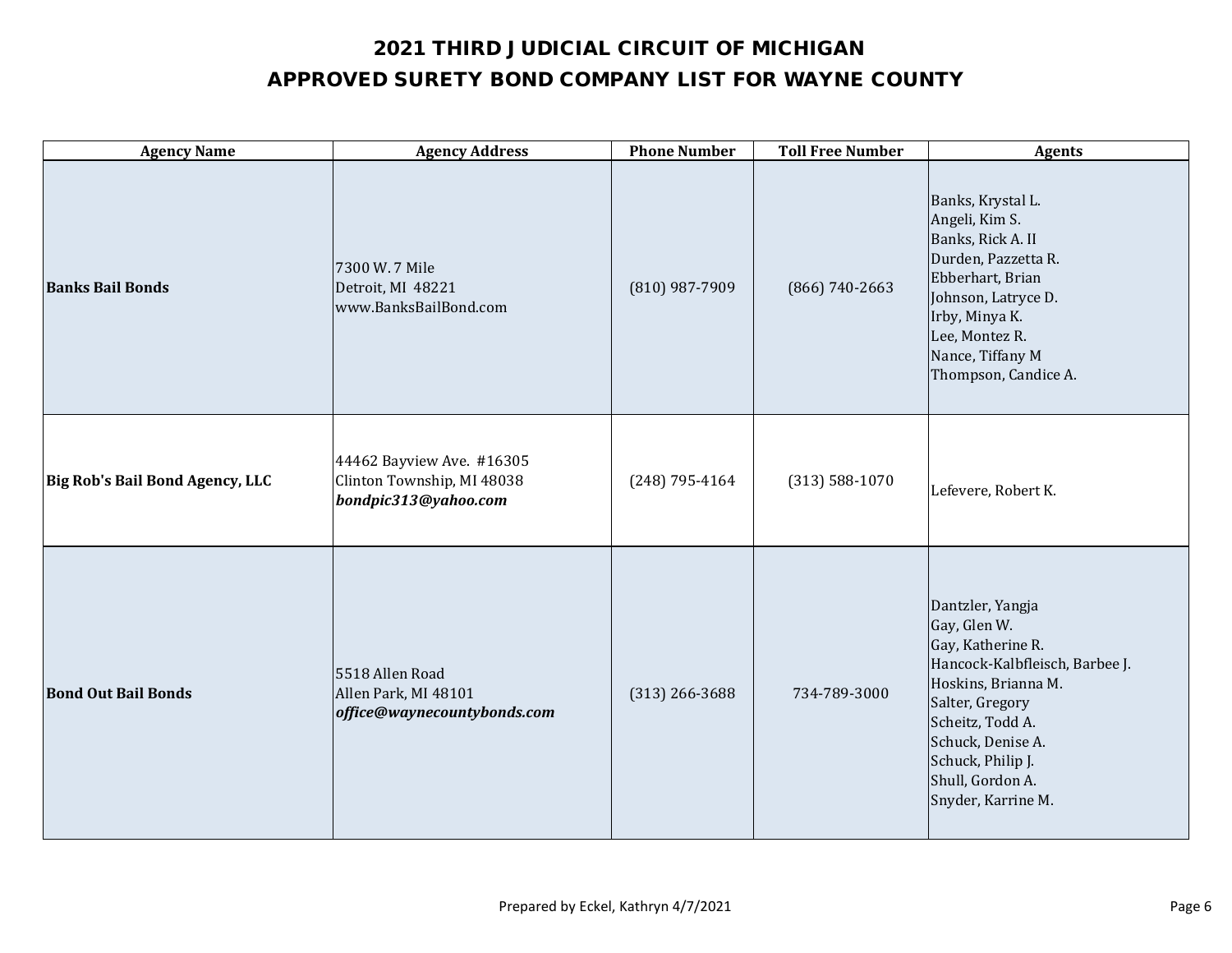| <b>Agency Name</b>              | <b>Agency Address</b>                                                           | <b>Phone Number</b> | <b>Toll Free Number</b> | <b>Agents</b>                                                                                                                                                                                               |
|---------------------------------|---------------------------------------------------------------------------------|---------------------|-------------------------|-------------------------------------------------------------------------------------------------------------------------------------------------------------------------------------------------------------|
| <b>Bondslady Bail Bonds</b>     | P. O. Box 2162<br>Monroe, MI 48161<br>thebondslady16@gmail.com                  | $(419)$ 206-7913    | N/A                     | Jarvis, Lynn R.                                                                                                                                                                                             |
| <b>Busted Bail Bond Agency</b>  | P.O. Box 607<br>Sterling Heights, MI 48311<br>bailbondsman_rframe@yahoo.com     | $(586) 690 - 3684$  | (810) 990-4898          | Frame, Rapalla L.<br>Andrews, Shellie<br>Silvernail, Gail<br>Weigand, Darlene E.                                                                                                                            |
| <b>Calvert Bail Bond Agency</b> | 209 Huron Street, Suite 5<br>Port Huron, MI 48060<br>calvertbailbonds@yahoo.com | $(810)$ 985-0093    | $(810) 664 - 8950$      | Banks, Krystal L.<br>Angeli, Kim S.<br>Banks, Rick A. II<br>Durden, Pazzetta R.<br>Ebberhart, Brian<br>Johnson, Latryce D.<br>Nance, Tiffany M.<br>Lee, Montez R.<br>Irby, Minya K.<br>Thompson, Candice A. |
| Craig's Bail Bonds, LLc.        | 112 E 4th St.<br>Clare, MI 48617<br>notices@craigsbail.com                      | $(231) 838 - 2730$  | $(231) 828 - 2040$      | Veenedall, Craig L.<br>Altobello, Angela M.<br>Cousineau, Melisa L.<br>Harrison, Travis R.<br>Harrison, Troy G.                                                                                             |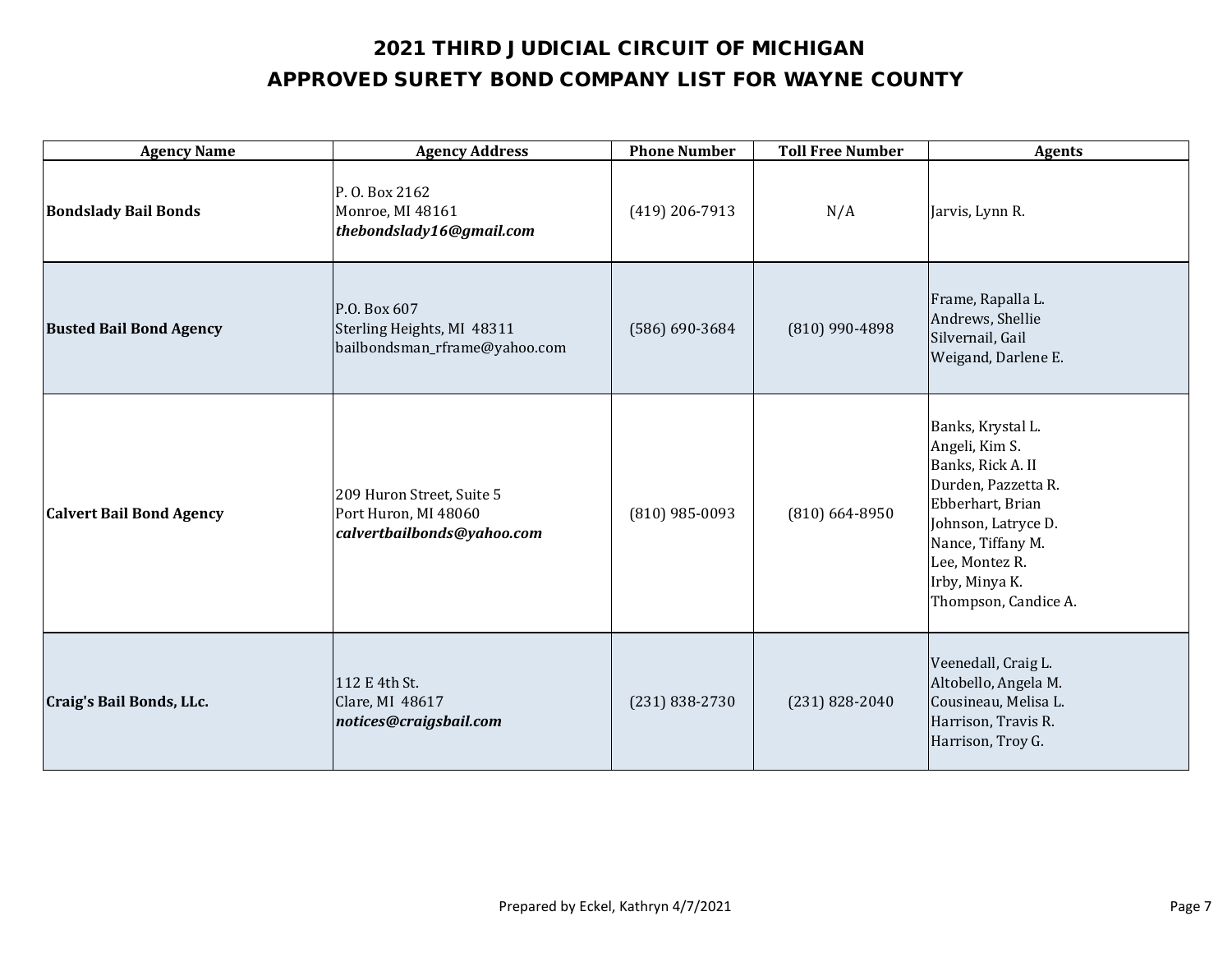| <b>Agency Name</b>                     | <b>Agency Address</b>                                                          | <b>Phone Number</b> | <b>Toll Free Number</b> | <b>Agents</b>                                                                                                                                                                                                   |
|----------------------------------------|--------------------------------------------------------------------------------|---------------------|-------------------------|-----------------------------------------------------------------------------------------------------------------------------------------------------------------------------------------------------------------|
| <b>Detroit Bail Bonds &amp; Surety</b> | 269 Walker Street, Suite 539<br>Detroit, MI 48207<br>info@detroitbailbonds.com | $(313)$ 244-0669    | (855) 313-2245          | Bennett, Derek A. Jr.<br>Briggins-Klotz, Monica L.<br>Chew, Jr., Wilbert<br>Gryebet, Dena<br>Hollis, Jr., Anthony Tony<br>Polk, Jr., Maurice D.<br>Watt, Junae D.<br>Whittsitt, Martha<br>Woods, II, Kenneth Y. |
| <b>EZ 1 Bail Bonds Agency, LLC</b>     | 204 W. Grand River, Suite 200<br>Howell, MI 48843<br>info@ez1bail.com          | $(586) 612 - 6060$  | $(313) 244 - 0944$      | Guaresimo, Kim M.<br>Krupa, Stephen E.<br>Pardun, David A.<br>Pardun, Robert N.<br>Sleeman, Melissa C.<br>Turner, Robert L.                                                                                     |
| <b>Fast Bail Bonds</b>                 | PO Box 457<br>Birmingham, MI 48012<br>lhill@metrofastbail.com                  | $(313) 585 - 1729$  | $(313) 585 - 1729$      | Hill, LaFran                                                                                                                                                                                                    |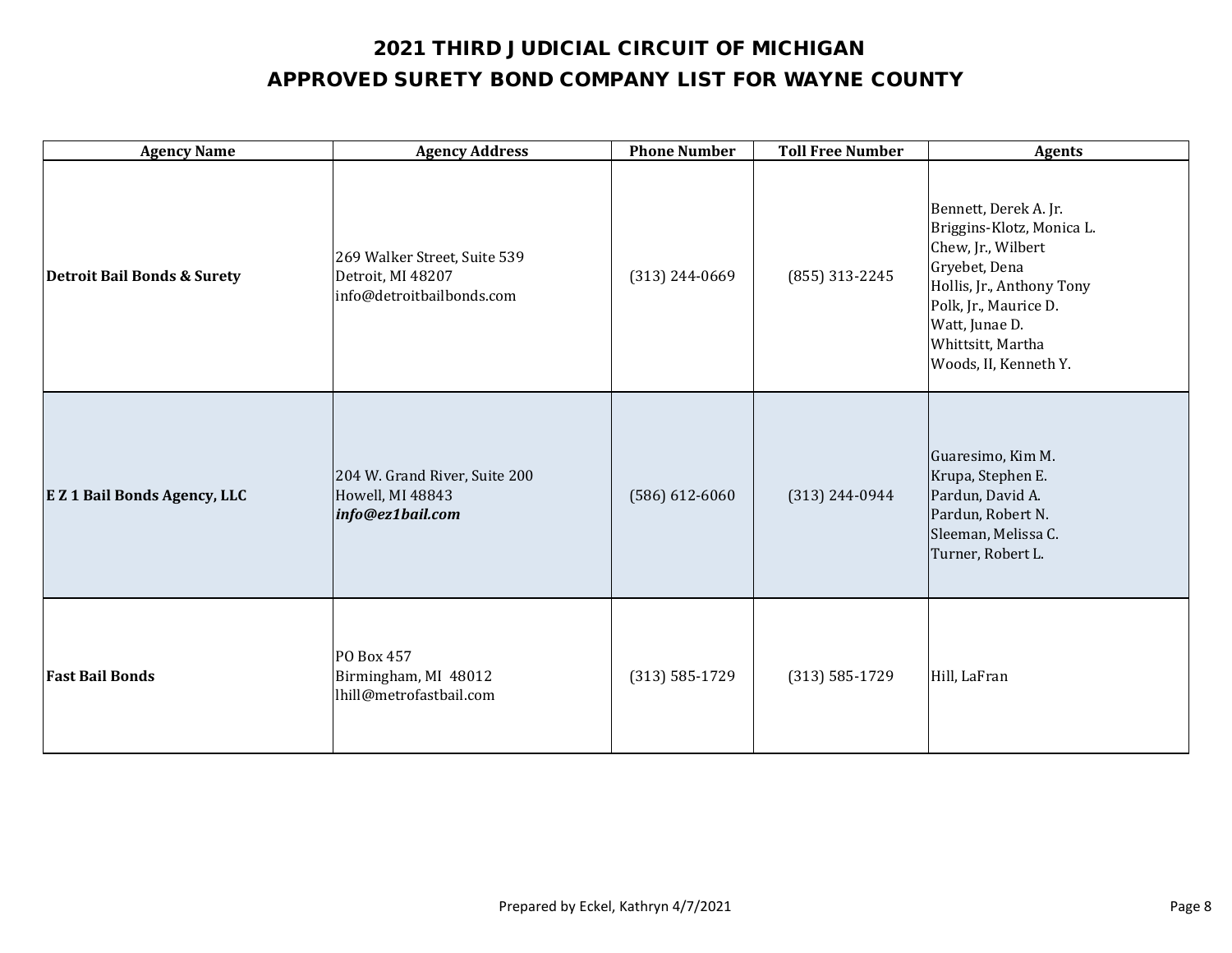| <b>Agency Name</b>                        | <b>Agency Address</b>                                                         | <b>Phone Number</b> | <b>Toll Free Number</b>           | <b>Agents</b>                                                                                                                                                                                                                                                                                              |
|-------------------------------------------|-------------------------------------------------------------------------------|---------------------|-----------------------------------|------------------------------------------------------------------------------------------------------------------------------------------------------------------------------------------------------------------------------------------------------------------------------------------------------------|
| <b>Flint Bonding Service</b>              | 1034 S. Grand Traverse<br>Flint, MI 48502<br>bondmom955@yahoo.com             | $(810)$ 238-6143    |                                   | Fisher, Abdul<br>Fisher, Matika Monet-Smith<br>Sanchez, Pamela Jane<br>Snider, Arlene                                                                                                                                                                                                                      |
| <b>Freedom Bail Bonds Agency II, Inc.</b> | 331 East Nine Mile Road<br>Hazel Park, MI 48030<br>jeremyfreedom@gmail.com    | (248) 399-9475      | $(586)$ 469-6111                  | Jones, Ryan E.<br>Rollins, Jacklyn M.<br>Stradley, Jeremy T.<br>Stradley, Michael T.<br>Zacharias, Robert M.                                                                                                                                                                                               |
| <b>J &amp; J Bail Bonds Agency</b>        | 1940 Eastern Ave. SE<br>Grand Rapids, MI 49507<br>casey@jjbailbondsagency.com | 734-668-2245        | $(248)$ 858-2855<br>(855)392-6636 | Bentz, Ernest R. L.<br>Burress, Dexter D.<br>Forstner, Candace N.<br>Gambee, John M.<br>Johnson, Alexis M.<br>Johnson, Reginald C.<br>Johnson, Renard C.<br>Johnson, Rodney C.<br>Johnson, Roland C.<br>Johnson, Ryan C.<br>Palmer, Michael E.<br>Roach, Anell J.<br>Taylor, Eric M.<br>Thomas, Crystal L. |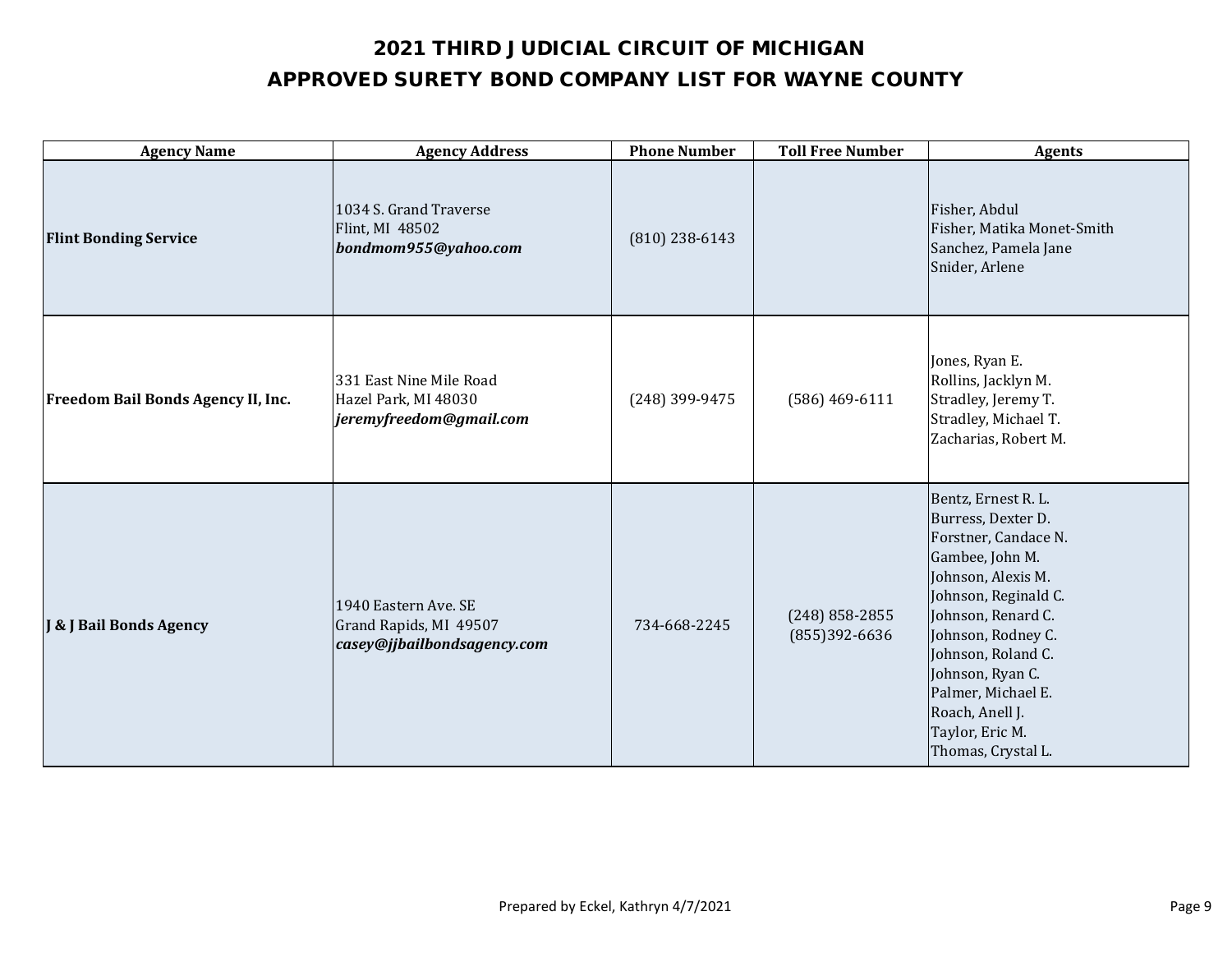| <b>Agency Name</b>                           | <b>Agency Address</b>                                                                | <b>Phone Number</b> | <b>Toll Free Number</b> | <b>Agents</b>                                                                                                               |
|----------------------------------------------|--------------------------------------------------------------------------------------|---------------------|-------------------------|-----------------------------------------------------------------------------------------------------------------------------|
| <b>Kozy Bail Bond Agency</b>                 | 116 South Michigan Avenue<br>Saginaw, MI 48602<br>notices@kozybailbonds.com          | (989) 792-4444      | (800) 501-8898          | Lietzke, Brian M.<br>McCardle, Terri K.<br>Quade, Mark S.<br>Zurvalec, Kurt J.                                              |
| Lena's Bail Bonds Agency of Michigan<br>Inc. | 1118 Goodrich Street<br>Lansing, MI 48910<br>bailmeout724@gmail.com                  | $(517) 899 - 5177$  | $(517) 899 - 9177$      | Paddock, Lena M.<br>Gifford, Angela S.                                                                                      |
| Leo's Bail Bonds Agency                      | PO Box 67<br>Mason, MI 48854<br>lurban222@gmail.com                                  | $(517) 676 - 1021$  | $(586) 510 - 6070$      | Eaton, Heidi S.<br>Morin, Devra M.<br>Moak, Daniel R.<br>Parrott, Michael D.<br>Urban, Jr., Leo M.<br>Wheeler, Elizabeth J. |
| <b>Mitchell Bail Bonds</b>                   | 32826 Five Mile Rd.<br>Suite 105<br>Livonia, MI 48154<br>mitchellbailbonds@gmail.com | $(313)$ 378-8271    | $(734)$ 657-5573        | Mitchell II, Duane C.                                                                                                       |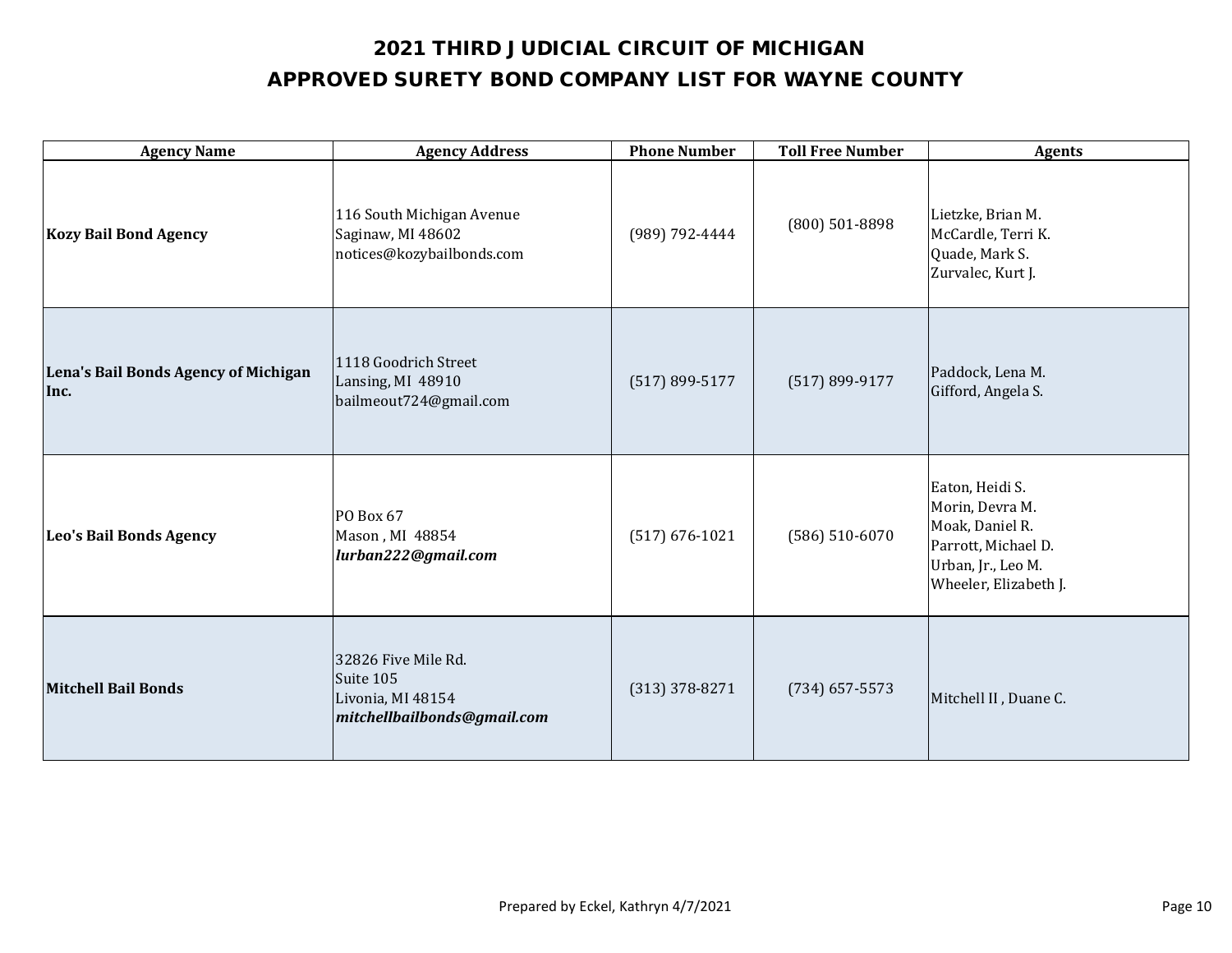| <b>Agency Name</b>                        | <b>Agency Address</b>                                                             | <b>Phone Number</b> | <b>Toll Free Number</b>                                    | <b>Agents</b>                                                                                                                                                                                                  |
|-------------------------------------------|-----------------------------------------------------------------------------------|---------------------|------------------------------------------------------------|----------------------------------------------------------------------------------------------------------------------------------------------------------------------------------------------------------------|
| <b>Raspberry Bail Bonding Agency, LLC</b> | 1419 Bradford St. NE<br>Grand Rapids, MI 49503<br>raspberry.bonding@sbcglobal.net | 616-465-5155        | 855-888-3278                                               | Graham, Michael<br>James, Muriel D.<br>Marion, Gregkia S.<br>Raspberry, Renee M.<br>Raspberry, Riccardo L.                                                                                                     |
| <b>Shamus P. Gilliland Bail Bonds</b>     | 12 W. Front Street<br>Monroe, MI 48161<br>spg.bailbonds@gmail.com                 | $(734) 244 - 5547$  | $(313) 633 - 3342$                                         | Bergman, David J.<br>Foor, Daniel D.                                                                                                                                                                           |
| <b>Smith Bonds &amp; Surety</b>           | 316 N. Michigan Ave. Suite 200<br>Toledo, OH 43604<br>smithbonding@hotmail.com    | $(419) 865 - 7300$  | $(866)$ 451-4222<br>$(313)$ 237-6000<br>$(313) 584 - 2245$ | Bennett Jr, Derek<br>Briggins, Monica L.<br>Caseres, Nowlhas<br>Chew, Jr., Wilbert<br>Gryebet, Dena<br>Hollis, Jr., Anthony<br>Polk, Jr., Maurice D.<br>Smith, Mary F.<br>Watt, Junae<br>Woods, II, Kenneth Y. |
| <b>Turnkey Bail Bonds</b>                 | 2727 Second Avenue Suite 318<br>Detroit, MI 48201<br>turnkeybail@yahoo.com        | $(313) 784 - 9300$  | $(313) 784 - 9300$                                         | Secrete, Joseph S.                                                                                                                                                                                             |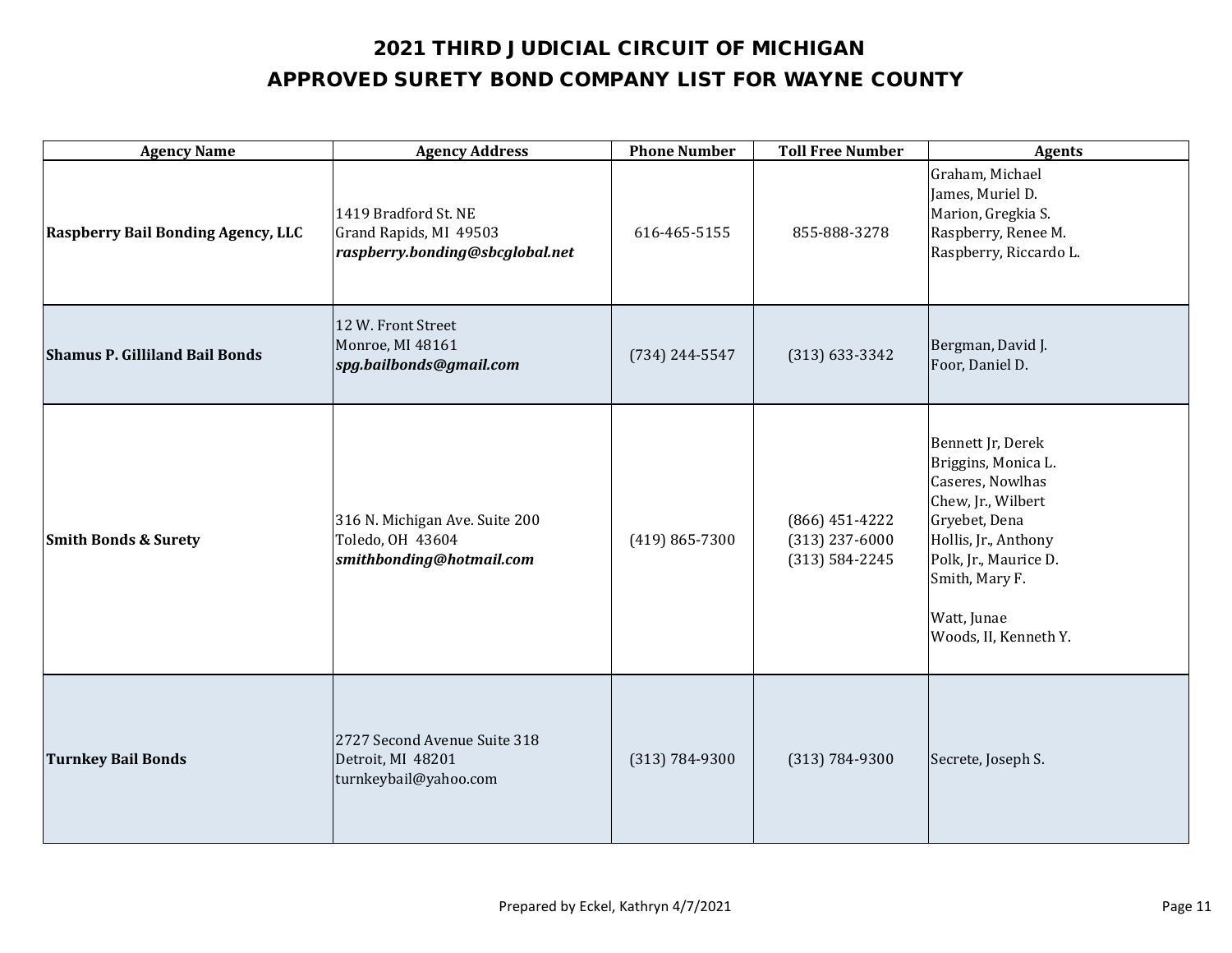| <b>Agency Name</b>                        | <b>Agency Address</b>                                                                | <b>Phone Number</b> | <b>Toll Free Number</b> | <b>Agents</b>                                                                                                                                                                                                                             |
|-------------------------------------------|--------------------------------------------------------------------------------------|---------------------|-------------------------|-------------------------------------------------------------------------------------------------------------------------------------------------------------------------------------------------------------------------------------------|
| Two Sisters Bail Bonds Agency, Inc.       | PO Box 3495<br>Centerline, MI 48015<br>twosistersbail@gmail.com                      | $(586)$ 757-1918    | (586) 216-7929          | Brown, Daniel D.<br>Muzyk, Carol A.<br>Szykula, Jennifer M.<br>Szykula, Kathy M.                                                                                                                                                          |
| <b>VIP Bail Bonds</b>                     | 2600 Union Lake Road Suite 110<br>Commerce Twp, MI 48382<br>mivipbailbonds@gmail.com | $(248)$ 914-8895    | $(248)$ 914-8895        | Nivelt, Travis J.<br>Shieh, Gene P.                                                                                                                                                                                                       |
| <b>Wayne County Bail Bond Agency, LLC</b> | 5518 Allen Road<br>Allen Park, MI 48101<br>office@waynecountybonds.com               | $(313)$ 266-3688    | 734-789-3000            | Dantzler, Yangia<br>Gay, Glen W.<br>Gay, Katherine R.<br>Hancock-Kalbfleisch, Barbee J.<br>Hoskins, Brianna M.<br>Salter, Gregory<br>Scheitz, Todd A.<br>Schuck, Denise A.<br>Schuck, Philip J.<br>Shull, Gordon A.<br>Snyder, Karrine M. |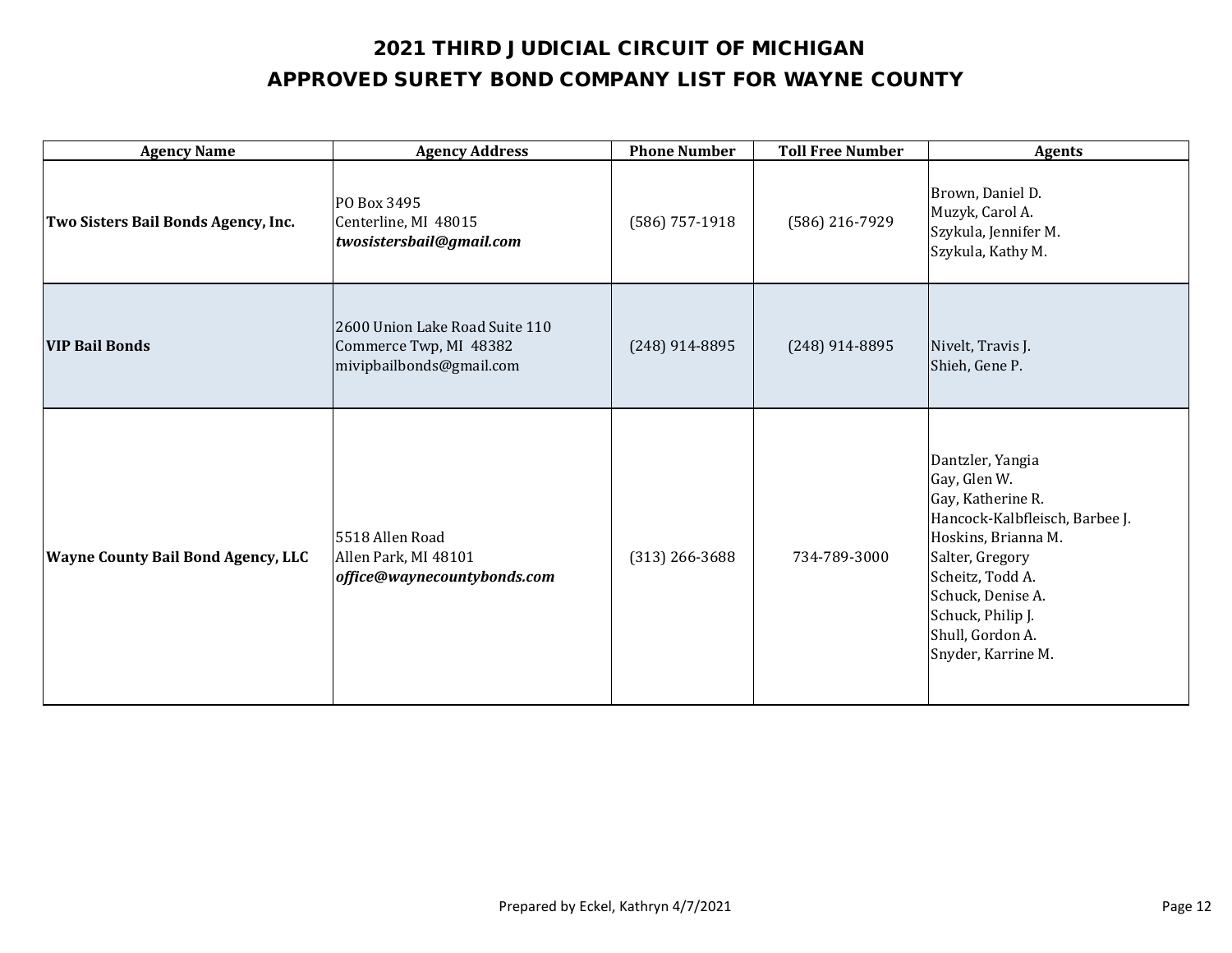| <b>Agency Name</b>             | <b>Agency Address</b>                                                        | <b>Phone Number</b> | <b>Toll Free Number</b>              | <b>Agents</b>                                                                                                                               |
|--------------------------------|------------------------------------------------------------------------------|---------------------|--------------------------------------|---------------------------------------------------------------------------------------------------------------------------------------------|
| You Call Bail Bond Agency, LLC | 39 Church Street<br>Mt. Clemens, MI 48043<br>stacy@youcallbailbondagency.com | (586) 468-2663      | $(248)$ 858-8790<br>$(844)$ 968-9255 | Butler, Stacy J.<br>Lefevere, Robert k.<br>Morofsky, Daniel R.<br>Nance, Michael S.<br>Nolen, Burnell<br>Phillips, Nicole<br>Robinson, Lisa |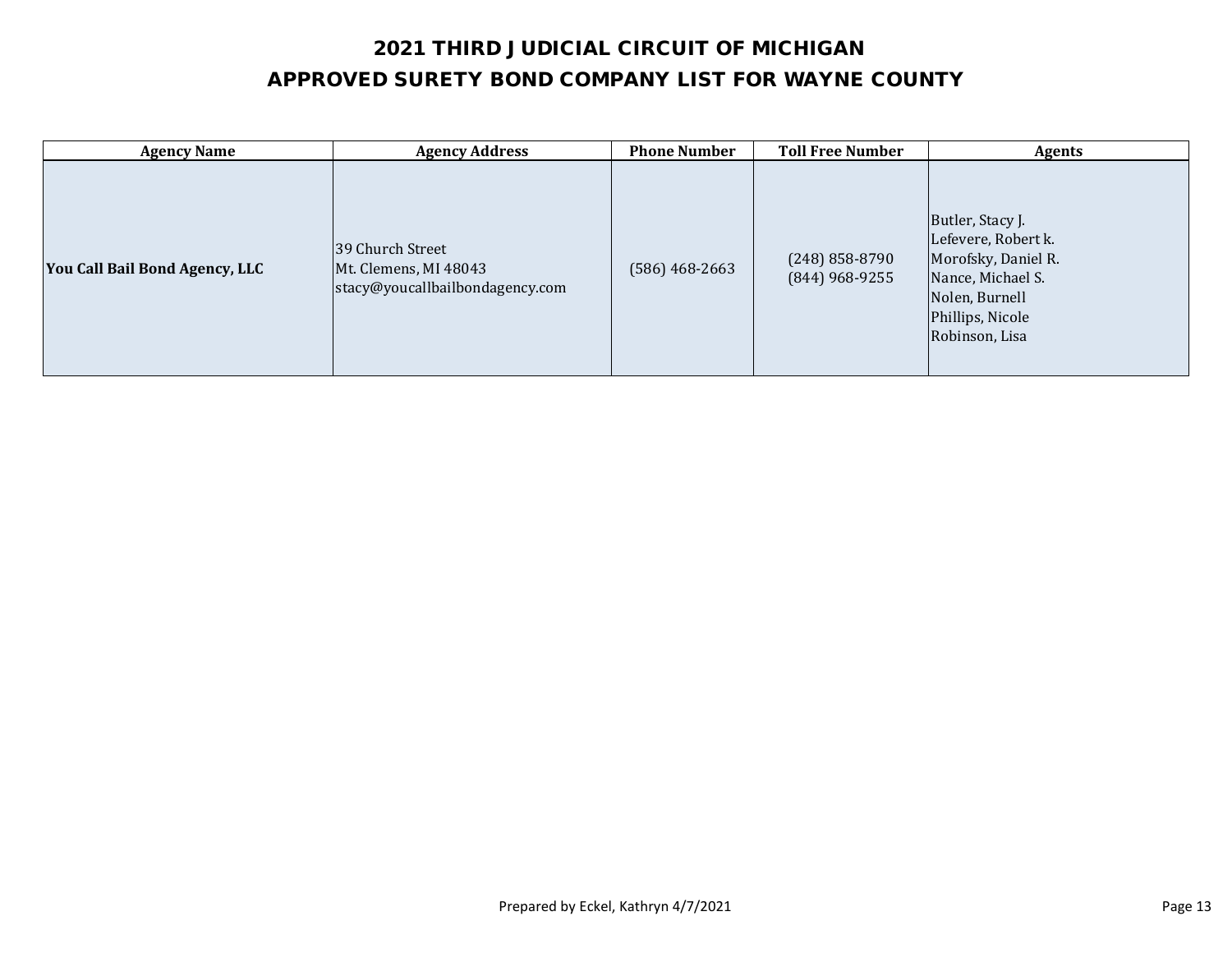| <b>POA</b>                                                                                                             | Amount         |
|------------------------------------------------------------------------------------------------------------------------|----------------|
| Universal Fire & Casualty<br>Insurance Co.<br>3214 Chicago Drive<br>Hudsonville, 49426<br>$(800) 874 - 8742$           | \$2,500,000.00 |
| Universal Fire & Casualty<br>Insurance Co.<br>3214 Chicago Drive<br>Hudsonville, 49426<br>(800) 874-8742               | \$2,500,000.00 |
| <b>Universal Fire &amp; Casualty</b><br>Insurance Co.<br>3214 Chicago Drive<br>Hudsonville, MI 49426<br>(800) 874-8742 | \$2,500,000.00 |
| <b>Allegheny Casualty Company</b><br>1 Newark Center, Flr. 20<br>Newark, NJ 07102<br>800-333-4167                      | \$1,000,000.00 |
| Financial Casualty & Surety,<br>Inc.<br>3131 Eastsode #600<br>Houston, TX 77098<br>877-737-2245                        | \$1,000,000.00 |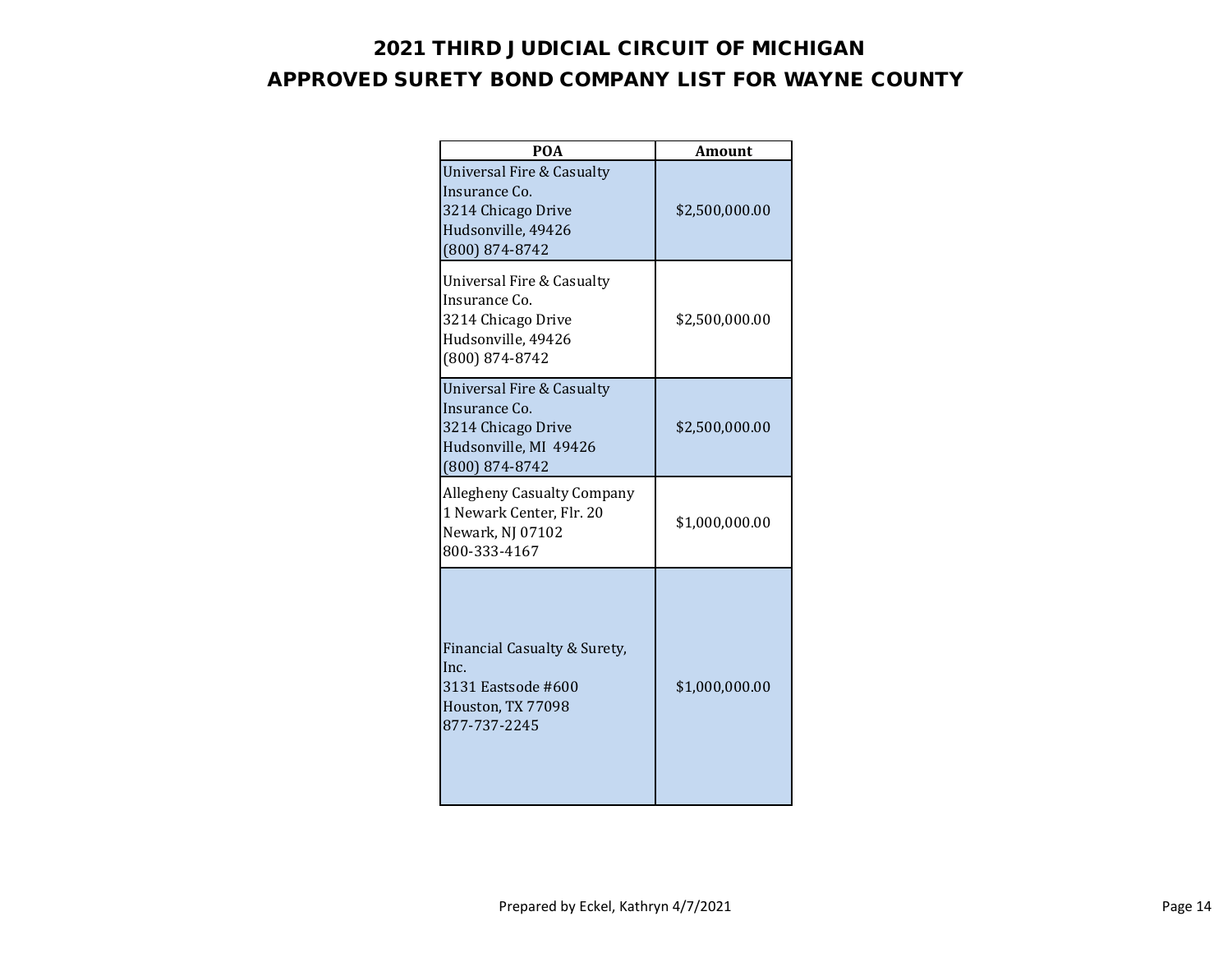| <b>POA</b>                                                                                                              | <b>Amount</b>  |
|-------------------------------------------------------------------------------------------------------------------------|----------------|
| United States Fire Insurance<br>Company<br>11490 Westheimer Road<br>Suite 300<br>Houston, TX 77252-2807<br>713-954-8100 | Unlimited      |
| Roche Surety and Casualty Co.,<br>Inc.<br>4107 N. Himes Avenue<br>2nd Floor<br>Tampa, FL 33607<br>813-623-5042          | \$1,000,000.00 |
| <b>Allegheny Casualty Company</b><br>P.O. Box 9810<br>Calabasas, CA 91372<br>800-333-4167                               | \$250,000.00   |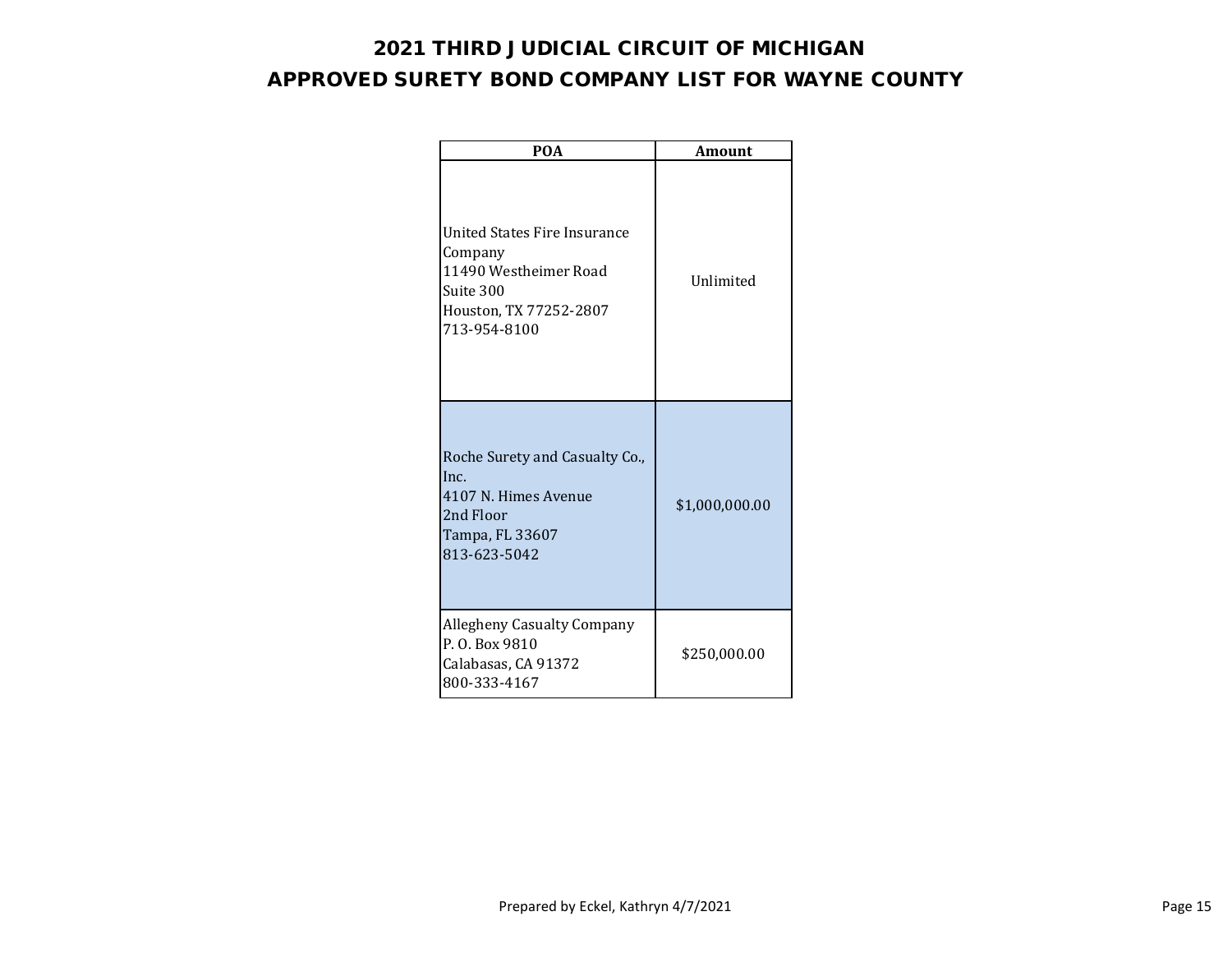| <b>POA</b>                                                                                                               | <b>Amount</b>  |
|--------------------------------------------------------------------------------------------------------------------------|----------------|
| The North River Insurance<br>Company<br>11490 Westheimer<br>Suite 300<br>Houston, TX 77042<br>$(713)$ 954-8100           | \$1,000,000.00 |
| Crum & Forster Indemnity<br>Company<br>11490 Westheimer Road, Suite<br>300<br>Houston, TX 77252-2807<br>$(713)$ 954-8100 | \$500,000.00   |
| The North River Insurance<br>Company<br>11490 Westheimer Road Suite<br>300<br>Houston, TX 77077<br>$(713)$ 954-8100      | \$1,000,000.00 |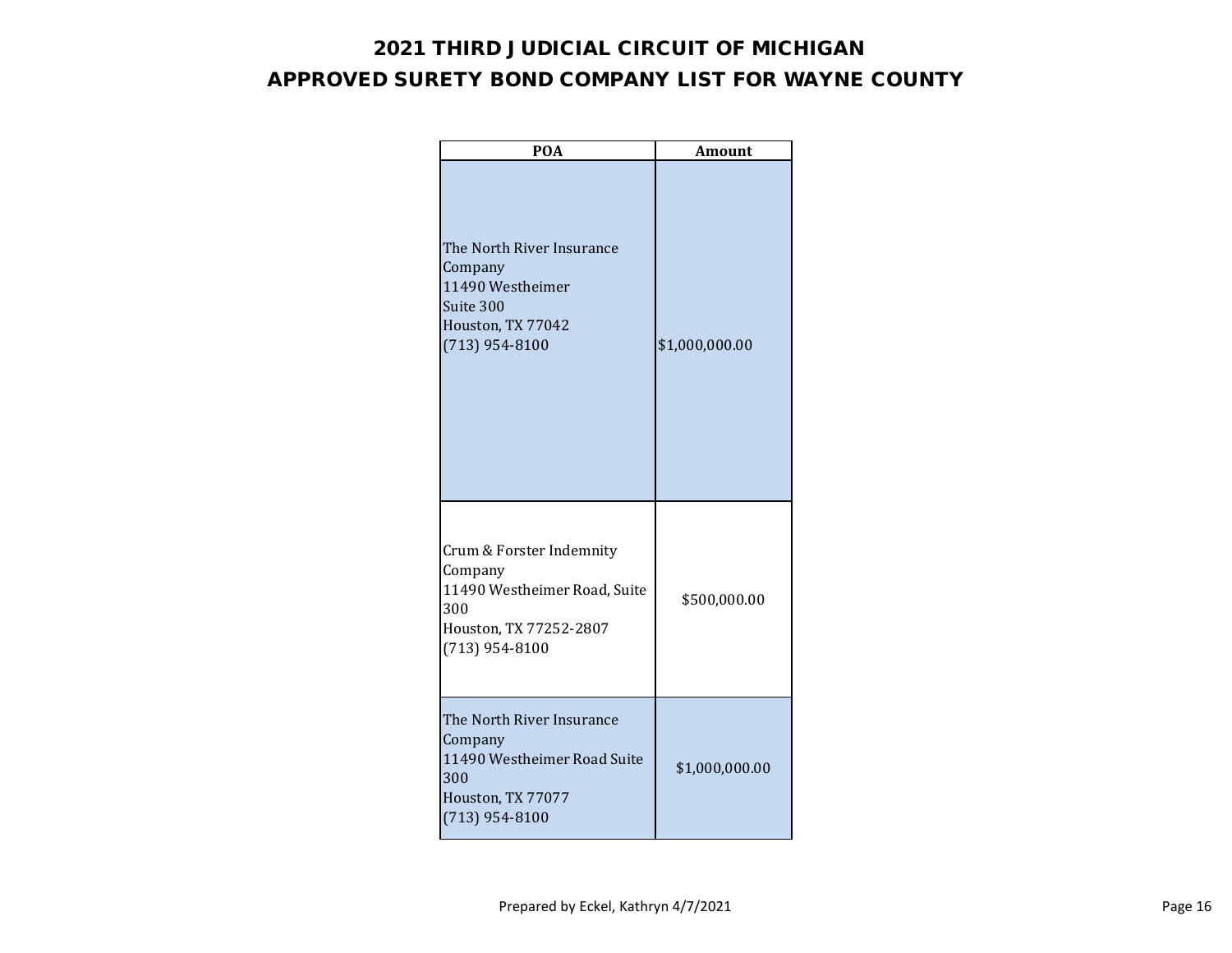| <b>POA</b>                                                                                                      | <b>Amount</b>                                                         |
|-----------------------------------------------------------------------------------------------------------------|-----------------------------------------------------------------------|
| Lexington National Insurance<br>Corporation<br>PO Box 6098<br>Lutherville, MD 21094<br>$(410) 625 - 0800$       | \$1,000,000.00                                                        |
| <b>Allegheny Casualty Company</b><br>PO Box 9810<br>Calabasas, CA 91372<br>800-333-4167                         | \$250,000.00                                                          |
| Crum & Forster Indeminty Co.<br>11490 Westheimer Rd. Suite<br>300<br>Houston, Tx 77077                          | \$250,000<br>for Jeffrey<br>Anderson<br>All other agents<br>\$500,000 |
| Universal Fire & Casualty<br>Insurance Co.<br>3214 Chicago Drive<br>Hudsonville, MI 49426<br>$(616) 622 - 3900$ | \$2,500,000.00                                                        |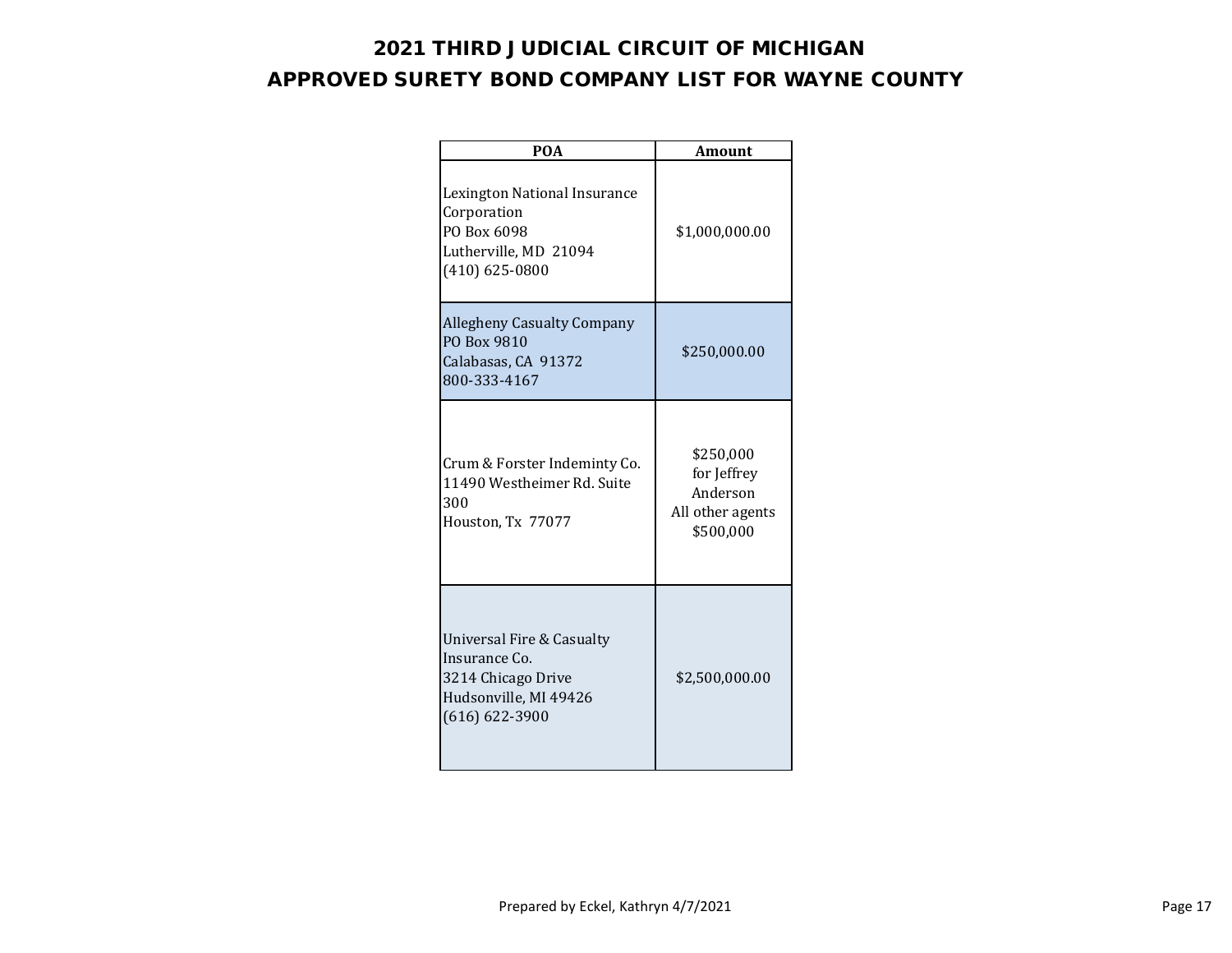| <b>POA</b>                                                                                                | <b>Amount</b>  |
|-----------------------------------------------------------------------------------------------------------|----------------|
| American Surety Company<br>PO Box 68932<br>Indianapolis, IN 46268<br>800-969-1827                         | \$1,000,000.00 |
| Crum & Forster Indeminty Co.<br>11490 Westheimer Rd. Suite<br>300<br>Houston, Tx 77077                    | \$500,000.00   |
| Lexington National Insurance<br>Corporation<br>PO Box 6098<br>Lutherville, MD 21094<br>$(410) 625 - 0800$ | \$1,000,000.00 |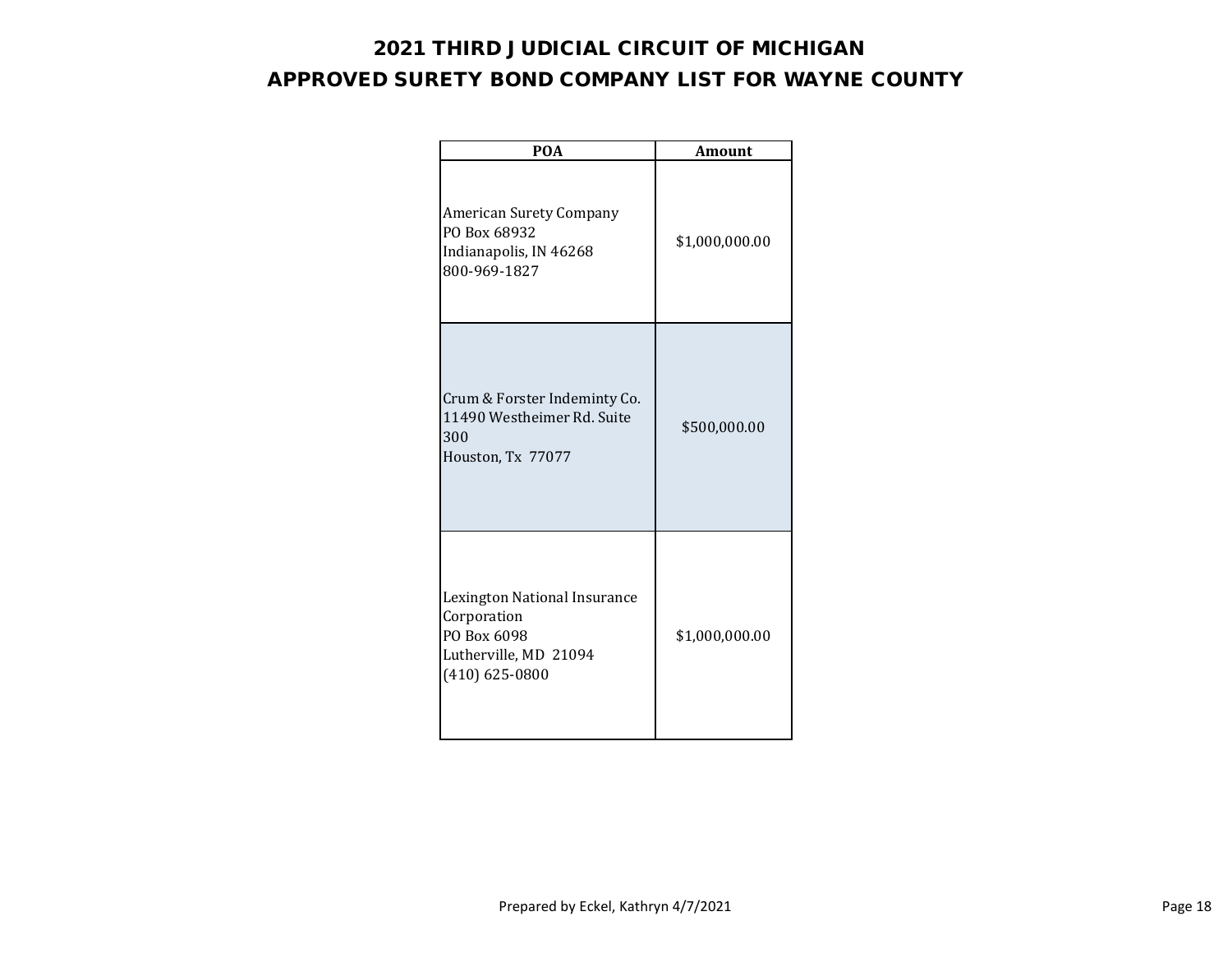| <b>POA</b>                                                                                                                                                                                                            | Amount                           |
|-----------------------------------------------------------------------------------------------------------------------------------------------------------------------------------------------------------------------|----------------------------------|
| Financial Casualty & Surety,<br>Inc.<br>The Bail Insurance Company<br>3131 Eastside #600<br>Houston, TX 77098<br>(877) 737-2245150000.00                                                                              | \$1,000,000.00                   |
| The North River Insurance<br>Company<br>11490 Westheimer Road Suite<br>300<br>Houston, TX 77077<br>$(713)$ 954-8100                                                                                                   | \$1,000,000.00                   |
| <b>Universal Fire and Casulty</b><br>3214 Chicago Drive<br>Hudsonville, MI 49426<br>$(616) 662 - 3900$<br>North River Insurance<br>Company<br>11490 Westheimer Road<br>Suite 300<br>Houston, TX 77077<br>713-954-8100 | \$1,000,000.00<br>\$1,000,000.00 |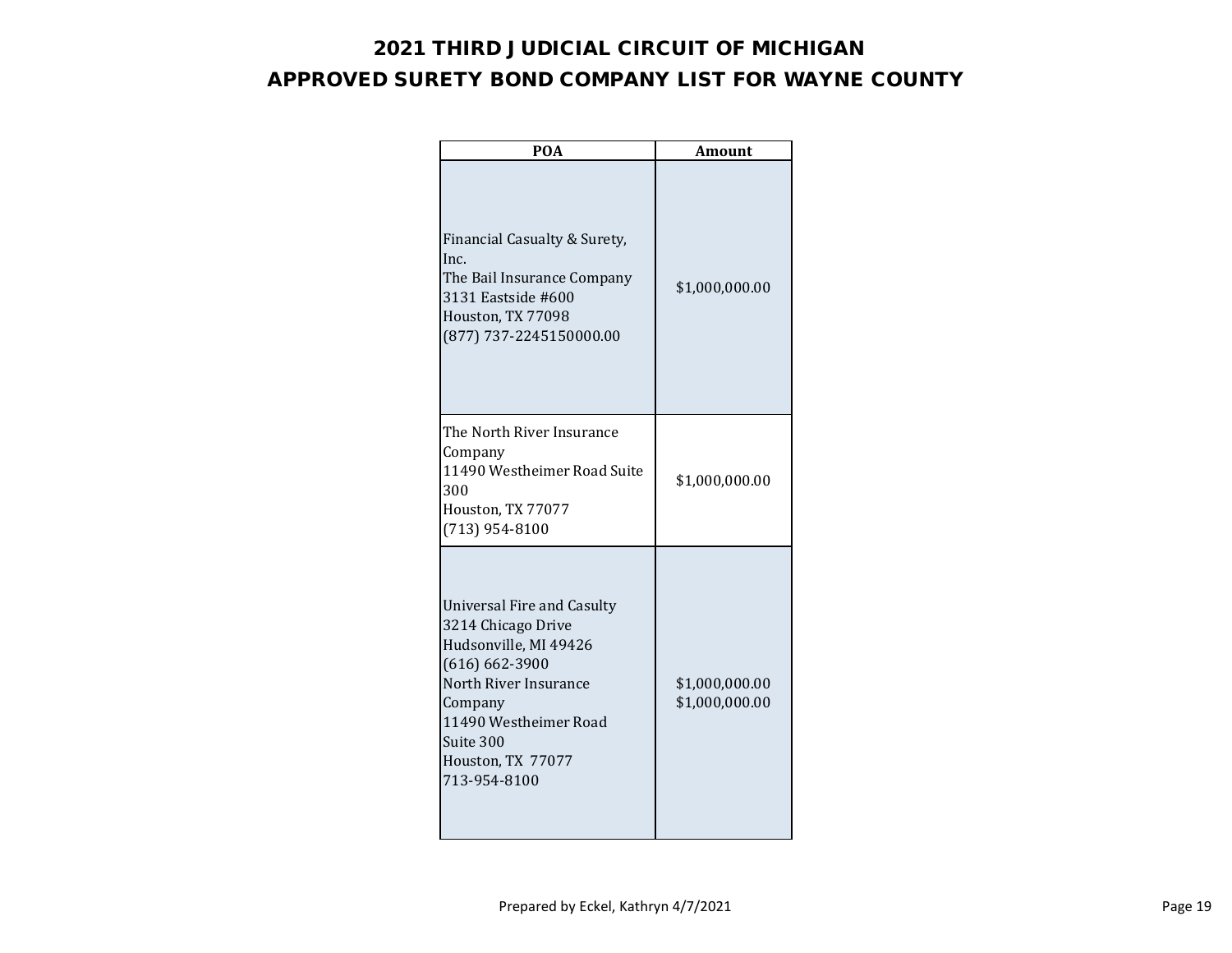| <b>POA</b>                                                                                                                     | Amount         |
|--------------------------------------------------------------------------------------------------------------------------------|----------------|
| Lexington National Insurance<br>Corporation<br>PO Box 6098<br>Lutherville, MD 21094<br>$(410) 625 - 0800$                      | \$1,000,000.00 |
| <b>United States Fire Insurance</b><br>Company<br>11490 Westheimer Road<br>Suite 300<br>Houston, TX 77252-2807<br>713-954-8100 | \$1,000,000.00 |
| Financial Casualty & Surety,<br>Inc.<br>3131 Eastside #250<br>Houston, TX 77098<br>877-737-2245                                | \$1,000,000.00 |
| <b>Universal Fire and Casulty</b><br>3214 Chicago Drive<br>Hudsonville, MI 49426<br>$(616) 662 - 3900$                         | \$1,000,000.00 |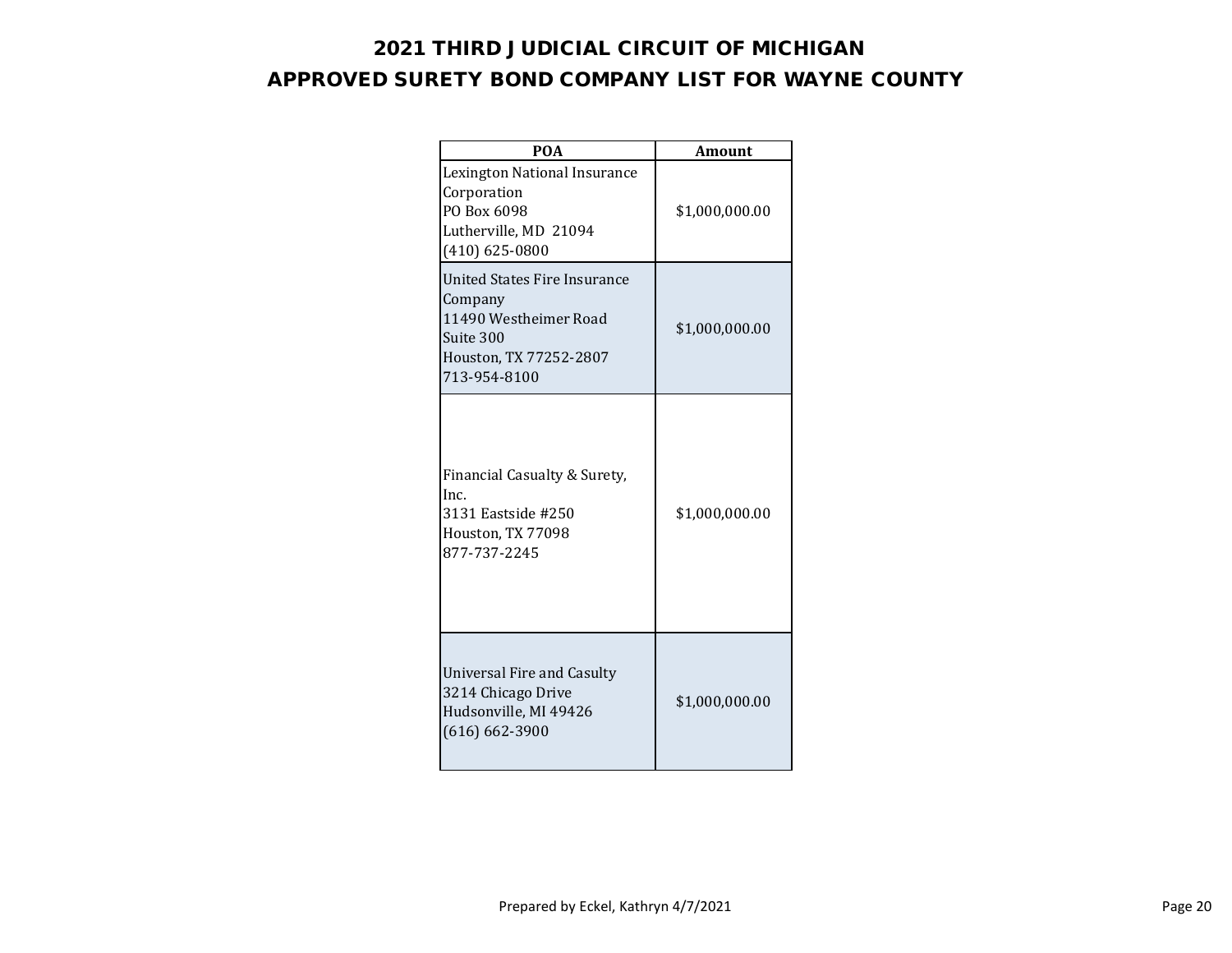| <b>POA</b>                                                                                                           | <b>Amount</b>  |
|----------------------------------------------------------------------------------------------------------------------|----------------|
| Roche Surety and Casualty Co.,<br>Inc.<br>4107 N. Himes Avenue<br>2nd Floor<br>Tampa, FL 33607<br>813-623-5042       | \$1,000,000.00 |
| Universal Fire & Casualty<br><b>Insurance Company</b><br>3214 Chicago Drive<br>Hudsonvulle, MI 49426<br>616-662-3900 | \$1,000,000.00 |
| <b>Bankers Insurance Company</b><br>PO Box 33015<br>St. Petersburg, FL 33733                                         | \$1,000,000.00 |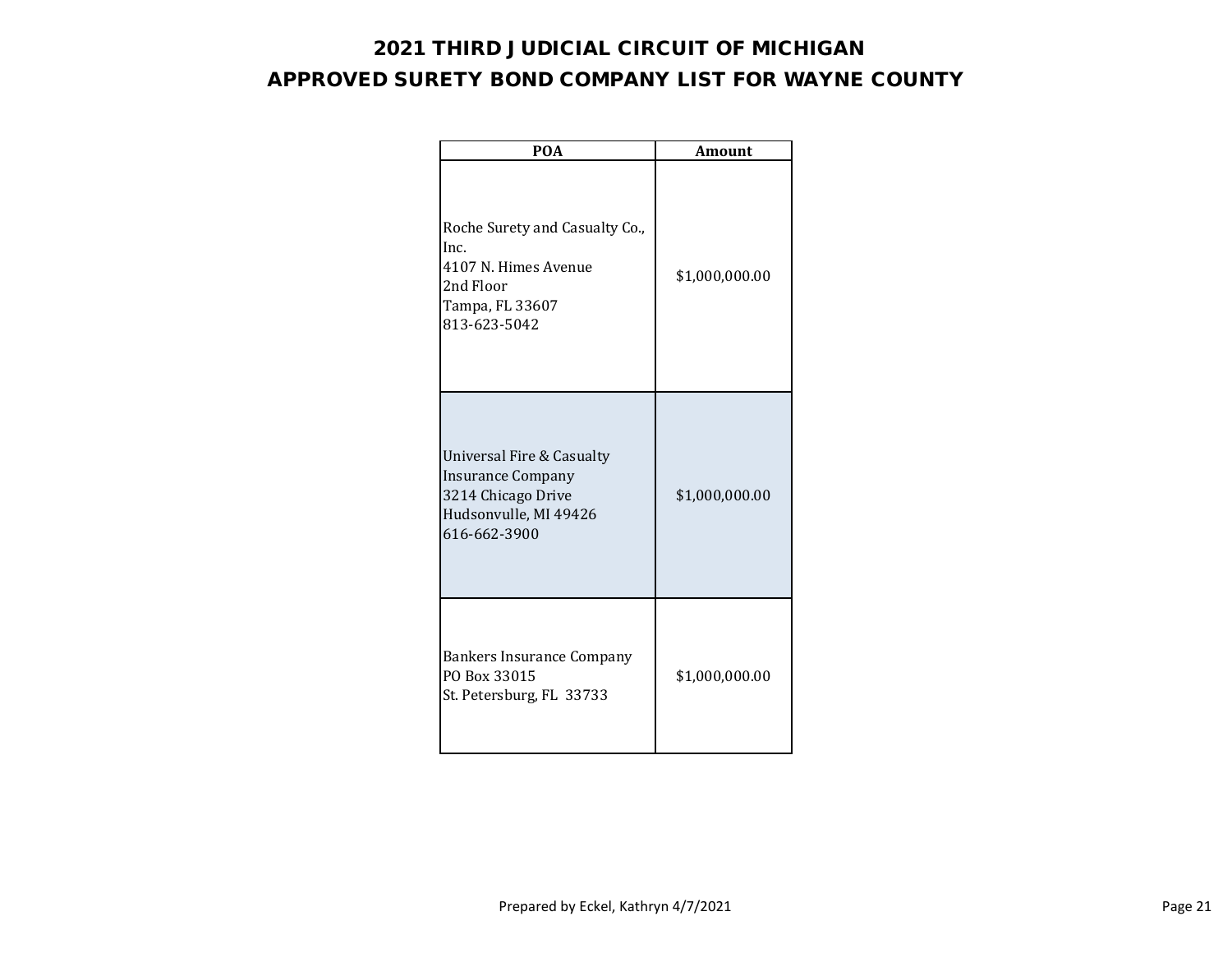| <b>POA</b>                                                                                                           | <b>Amount</b>  |
|----------------------------------------------------------------------------------------------------------------------|----------------|
| Universal Fire & Casualty<br>Insurance Company<br>3214 Chicago Drive<br>Hudsonville, MI 49426<br>616-662-3900        | \$1,000,000.00 |
| Universal Fire & Casualty<br><b>Insurance Company</b><br>3214 Chicago Drive<br>Hudsonville, MI 49426<br>616-662-3900 | \$2,500,000.00 |
| <b>American Surety Company</b><br>PO Box 68932<br>Indianapolis, IN 46268<br>800-969-1827                             | \$1,000,000.00 |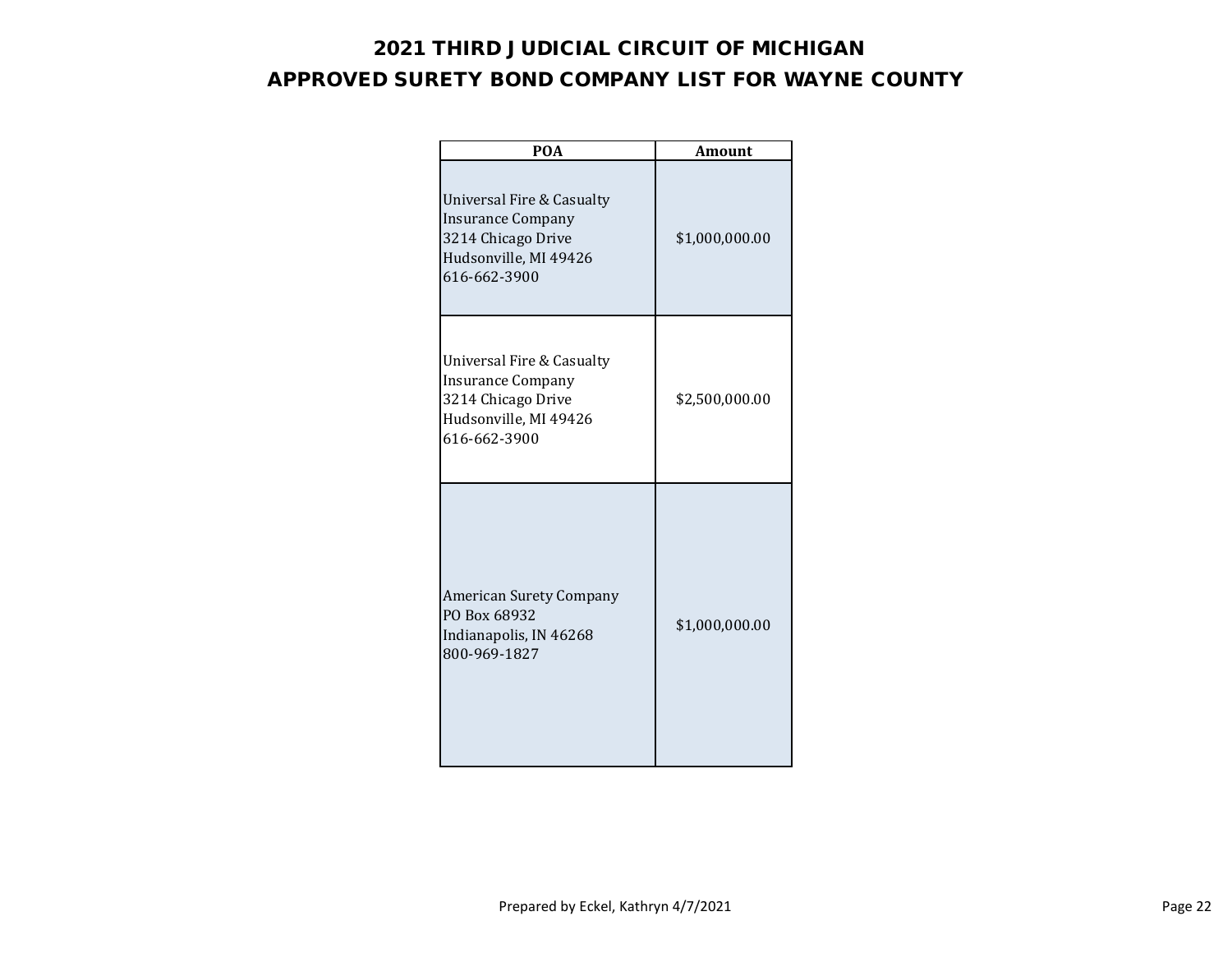| <b>POA</b>                                                                                                           | <b>Amount</b>  |
|----------------------------------------------------------------------------------------------------------------------|----------------|
| Universal Fire & Casualty<br><b>Insurance Company</b><br>3214 Chicago Drive<br>Hudsonvulle, MI 49426<br>616-662-3900 | \$1,000,000.00 |
| <b>Allegheny Casualty Company</b><br>1 Newark Center, Flr. 20<br>Newark, NJ 07102<br>800-333-4167                    | \$250,000.00   |
| Roche Surety and Casualty Co.,<br>Inc.<br>4107 N. Himes Avenue<br>2nd Floor<br>Tampa, FL 33607<br>813-623-5042       | \$1,000,000.00 |
| Universal Fire & Casualty<br>Insurance Company<br>3214 Chicago Drive<br>Hudsonvulle, MI 49426<br>616-662-3900        | \$1,000,000.00 |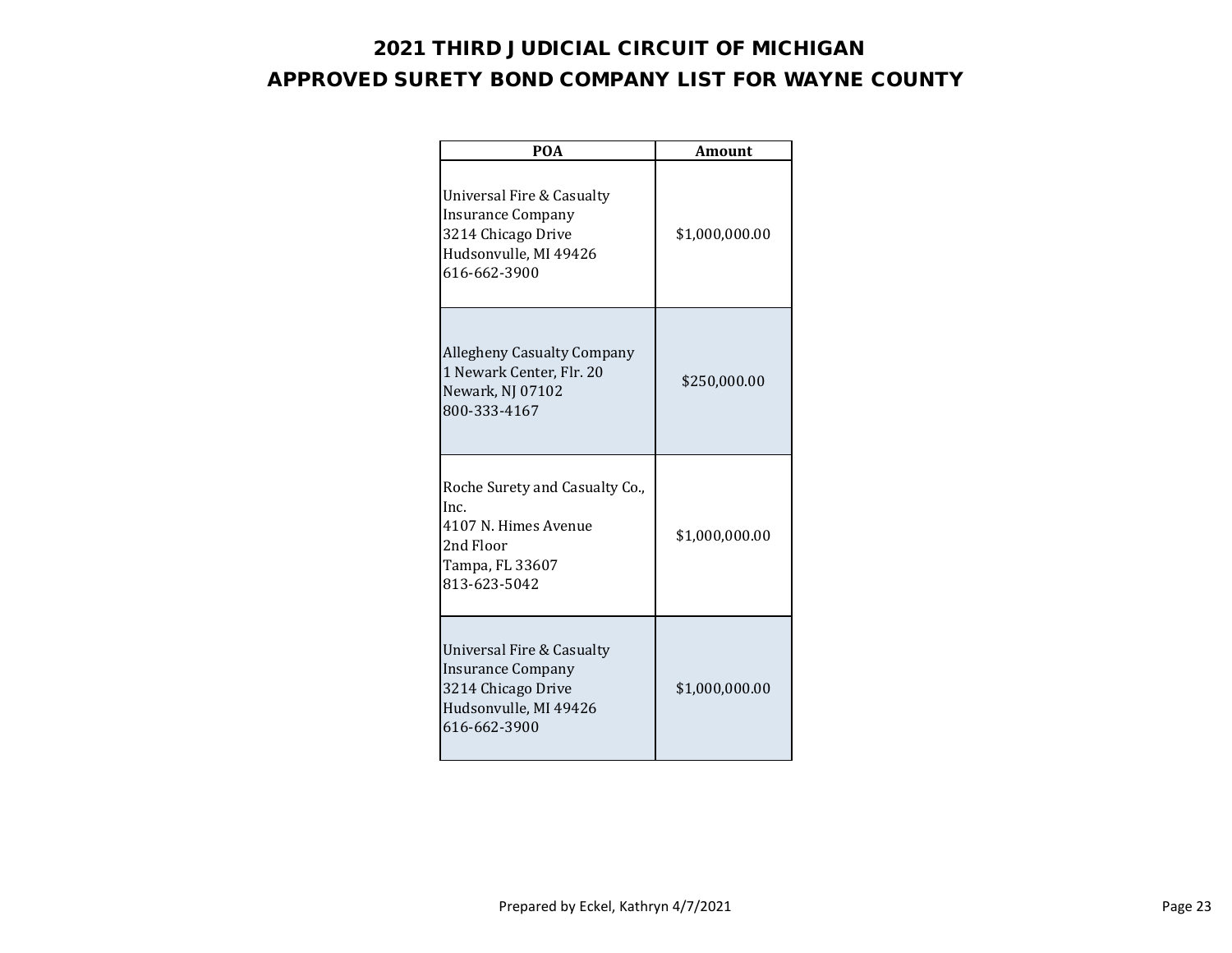| <b>POA</b>                                                                                                           | <b>Amount</b>  |
|----------------------------------------------------------------------------------------------------------------------|----------------|
| Universal Fire & Casualty<br><b>Insurance Company</b><br>3214 Chicago Drive<br>Hudsonvulle, MI 49426<br>616-662-3900 | \$1,000,000.00 |
| Sun Surety Insurance Company<br>21 Main Street<br>Rapid City, SD 57701<br>$(605)$ 348-1000                           | \$250,000.00   |
| Roche Surety and Casualty Co.,<br>Inc.<br>4107 N. Himes Avenue<br>2nd Floor<br>Tampa, FL 33607<br>813-623-5042       | \$1,000,000.00 |
| Roche Surety and Casualty Co.,<br>Inc.<br>4107 N. Himes Avenue<br>2nd Floor<br>Tampa, FL 33607<br>813-623-5042       | \$1,000,000.00 |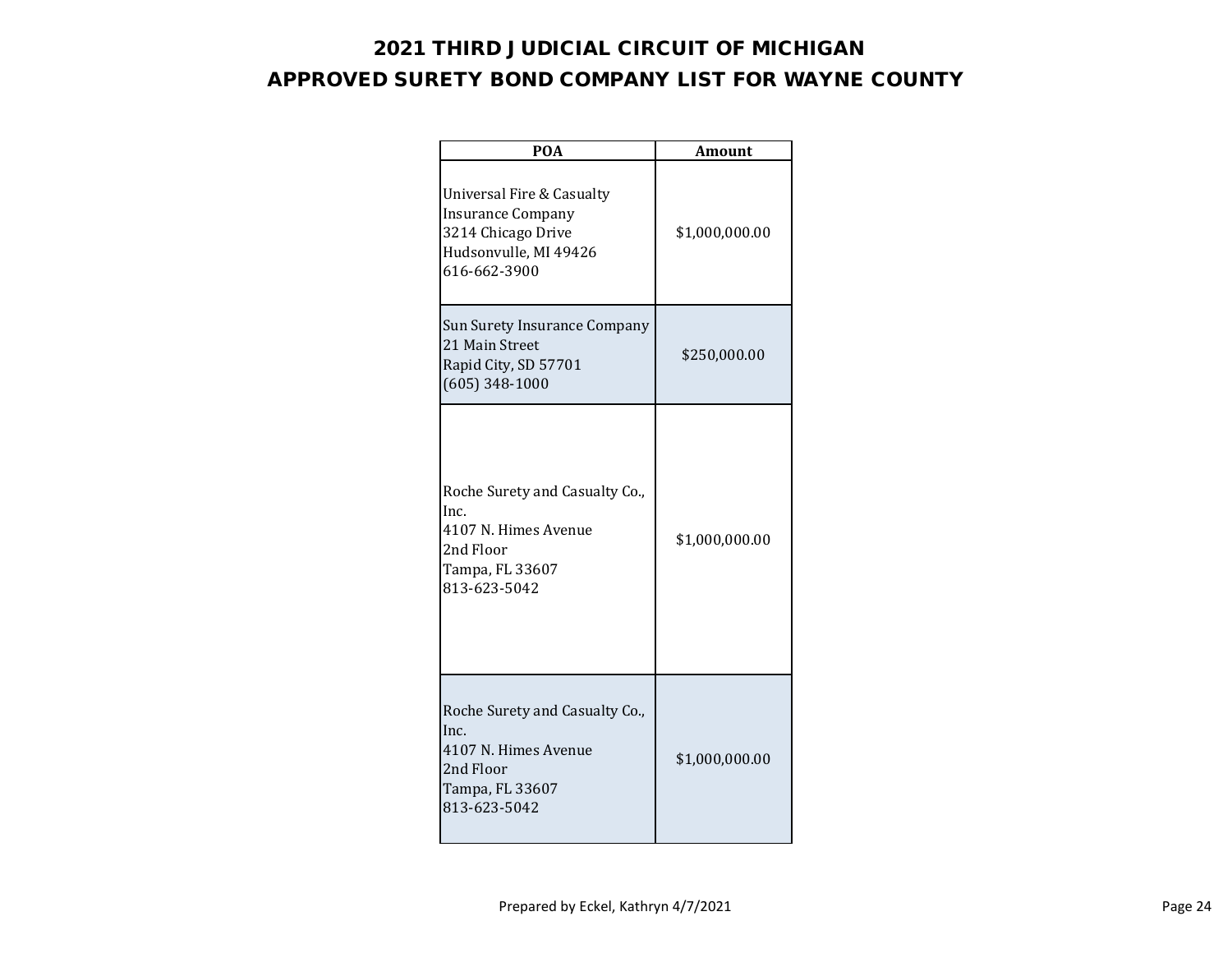| <b>POA</b>                                                                                                                                                                                                     | Amount                           |
|----------------------------------------------------------------------------------------------------------------------------------------------------------------------------------------------------------------|----------------------------------|
| Financial Casualty & Surety,<br>Inc.<br>3131 Eastside #600<br>Houston, TX 77098<br>(877) 737-2245                                                                                                              | \$150,000.00                     |
| Universal Fire & Casualty<br><b>Insurance Company</b><br>3214 Chicago Drive<br>Hudsonville, MI 49426<br>616-662-3900                                                                                           | \$1,000,000.00                   |
| Universal Fire and Casulty<br>3214 Chicago Drive<br>Hudsonville, MI 49426<br>$(616) 662 - 3900$<br>North River Insurance<br>Company<br>11490 Westheimer Road<br>Suite 300<br>Houston, TX 77077<br>713-954-8100 | \$1,000,000.00<br>\$1,000,000.00 |